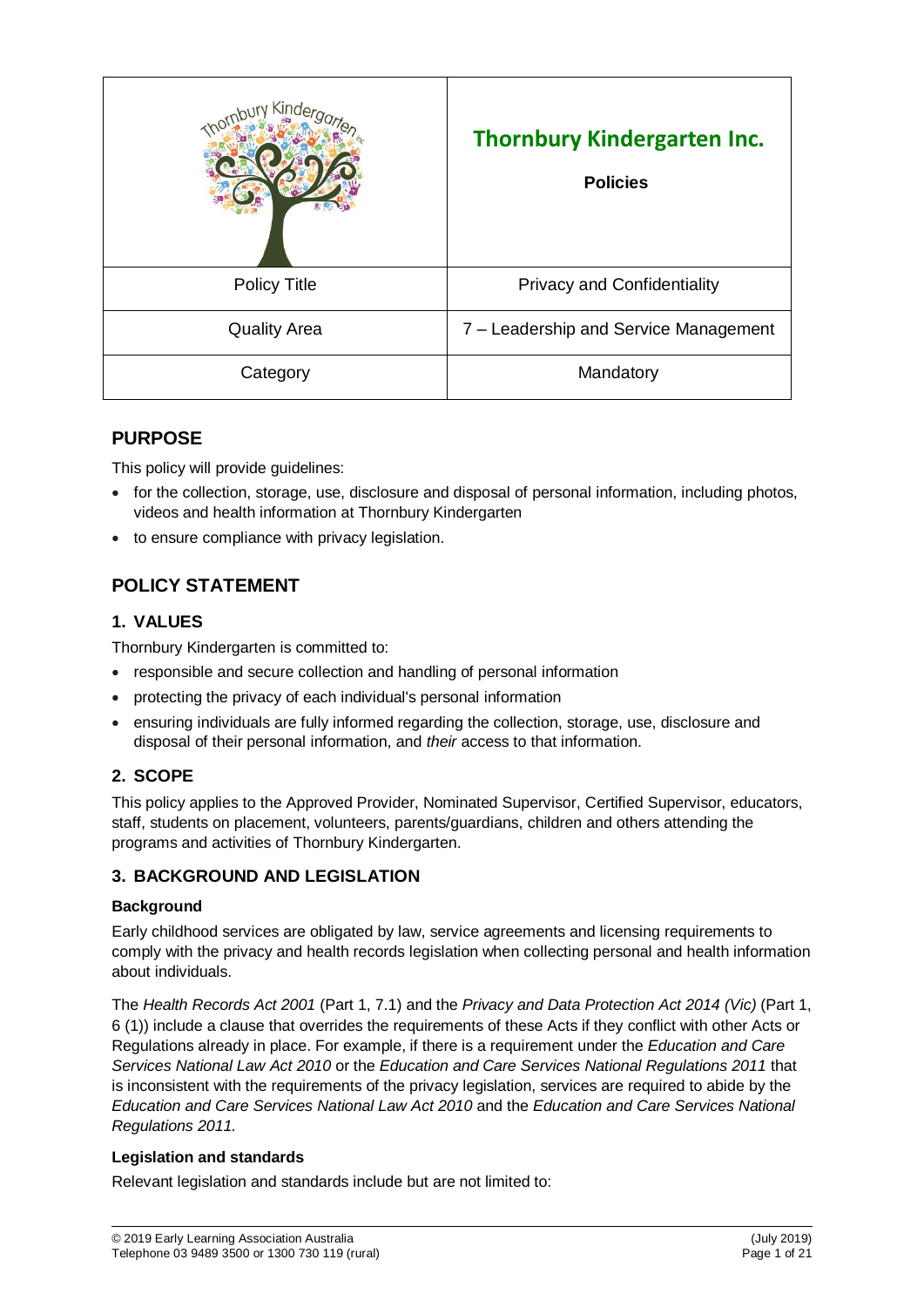- *Associations Incorporation Reform Act 2012 (*Vic*)*
- *Education and Care Services National Law Act 2010*
- *Education and Care Services National Regulations 2011*: Regulations 181, 183
- *Freedom of Information Act 1982 (*Vic*)*
- *Health Records Act 2001* (Vic)
- *National Quality Standard*, Quality Area 7: Leadership and Service Management
	- Standard 7.3: Administrative systems enable the effective management of a quality service
- *Privacy and Data Protection Act 2014* (Vic)
- *Privacy Act 1988* (Cth)
- *Privacy Amendment (Enhancing Privacy Protection )Act 2012* (Cth)
- *Privacy Regulations 2013 (*Cth*)*
- *Public Records Act 1973* (Vic)

The most current amendments to listed legislation can be found at:

- Victorian Legislation Victorian Law Today: <http://www.legislation.vic.gov.au/>
- Commonwealth Legislation ComLaw[: http://www.comlaw.gov.au/](http://www.comlaw.gov.au/)

## **4. DEFINITIONS**

The terms defined in this section relate specifically to this policy. For commonly used terms e.g. Approved Provider, Nominated Supervisor, Regulatory Authority etc. refer to the *General Definitions* section of the PolicyWorks manual provided in each foyer.

*Freedom of Information Act 1982***:** Legislation regarding access and correction of information requests.

**Health information:** Any information or an opinion about the physical, mental or psychological health or ability (at any time) of an individual.

*Health Records Act 2001***:** State legislation that regulates the management and privacy of health information handled by public and private sector bodies in Victoria.

**Identifier/Unique identifier:** A symbol or code (usually a number) assigned by an organisation to an individual to distinctively identify that individual while reducing privacy concerns by avoiding use of the person's name.

**Personal information:** Recorded information (including images) or opinion, whether true or not, about a living individual whose identity can reasonably be ascertained.

*Privacy and Data Protection Act 2014:* State legislation that provides for responsible collection and handling of personal information in the Victorian public sector, including some organisations, such as early childhood services contracted to provide services for government. It provides remedies for interferences with the information privacy of an individual and establishes the Commissioner for Privacy and Data Protection.

**Privacy Act 1988:** Commonwealth legislation that operates alongside state or territory Acts and makes provision for the collection, holding, use, correction, disclosure or transfer of personal information. The Privacy Amendment (Enhancing Privacy Protection) Act 2012 (Cth) introduced from 12 March 2014 has made extensive amendments to the Privacy Act 1988. Organisations with a turnover of \$3 million per annum or more must comply with these regulations.

**Privacy breach**: An act or practice that interferes with the privacy of an individual by being contrary to, or inconsistent with, one or more of the information Privacy Principles (refer to Attachment 2: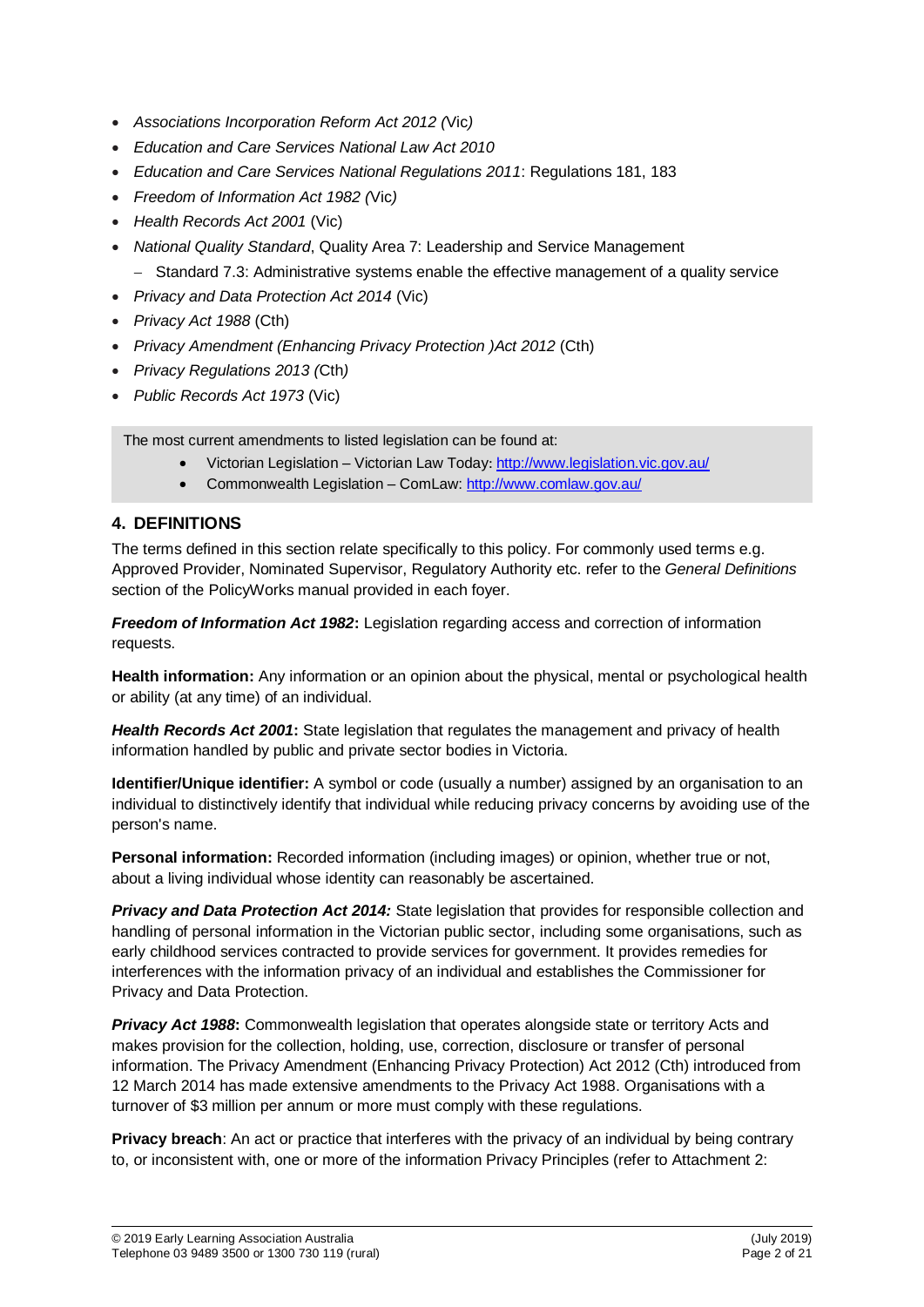*Privacy principles in action*) or the new Australian Privacy Principles (Attachment 7) or any relevant code of practice.

*Public Records Act 1973* **(Vic):** Legislation regarding the management of public sector documents.

**Sensitive information:** Information or an opinion about an individual's racial or ethnic origin, political opinions, membership of a political association, religious beliefs or affiliations, philosophical beliefs, membership of a professional or trade association, membership of a trade union, sexual preference or practices, or criminal record. This is also considered to be personal information.

# **5. SOURCES AND RELATED POLICIES**

## **Sources**

- *Child Care Service Handbook 2017-18* <http://docs.education.gov.au/documents/child-care-service-handbook>
- Guidelines to the Information Privacy Principles: <http://www.oaic.gov.au/privacy/privacy-act/information-privacy-principles>
- ELAA *Early Childhood Management Manual, [www.elaa.org.au](http://www.elaa.org.au/)*
- Office of the Health Complaints Commissioner:<https://hcc.vic.gov.au/>
- Privacy Compliance Manual:<http://www.nfplaw.org.au/privacy>
- Australia Not-for-profit Law Guide (2017) *Privacy Guide: A guide to compliance with privacy laws in Australia:* [https://www.nfplaw.org.au/sites/default/files/media/Privacy\\_Guide\\_0\\_0\\_0.pdf](https://www.nfplaw.org.au/sites/default/files/media/Privacy_Guide_0_0_0.pdf)
- Office of the Victorian Information Commissioner:<https://ovic.vic.gov.au/>

# **Service policies**

- *Child Safe Environment Policy*
- *Code of Conduct Policy*
- *Complaints and Grievances Policy*
- *Delivery and Collection of Children Policy*
- *Enrolment and Orientation Policy*
- *Information Technology Policy*
- *Staffing Policy*
- *Inclusion and Equity Policy*

# **PROCEDURES**

## **The Approved Provider is responsible for:**

- ensuring all records and documents are maintained and stored in accordance with Regulations 181 and 183 of the *Education and Care Services National Regulations 2011*
- ensuring the service complies with the requirements of the Privacy Principles as outlined in the *Health Records Act 2001*, the *Privacy and Data Protection Act 2014* (Vic) and, where applicable, the *Privacy Act 1988* (Cth) and the Privacy Amendment (Enhancing Privacy Protection ) Act 2012 (Cth), by developing, reviewing and implementing processes and practices that identify:
	- what information the service collects about individuals, and the source of the information
	- why and how the service collects, uses and discloses the information
	- who will have access to the information
	- risks in relation to the collection, storage, use, disclosure or disposal of and access to personal and health information collected by the service
- ensuring parents/guardians know why the information is being collected and how it will be managed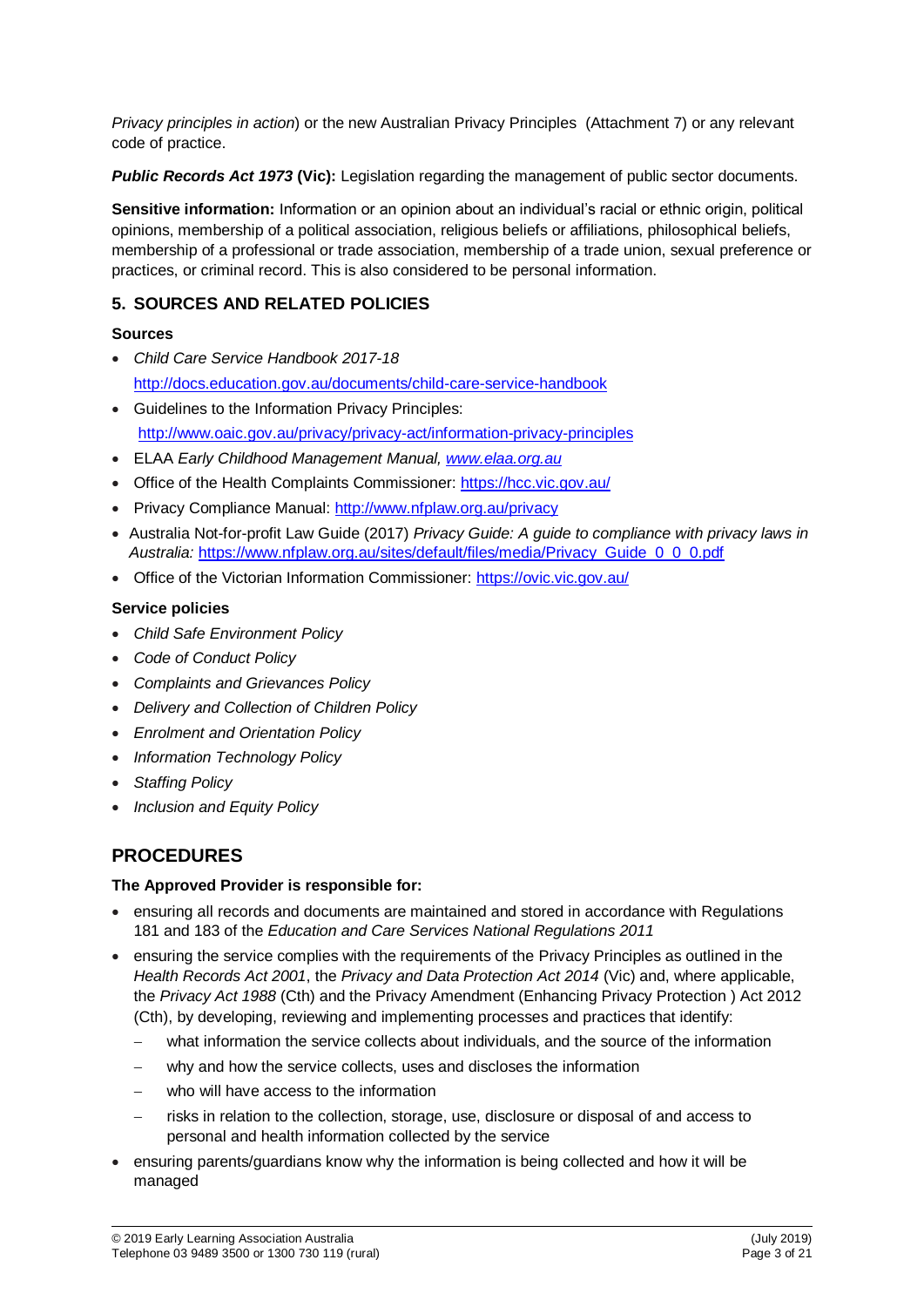- providing adequate and appropriate secure storage for personal information collected by the service, including electronic storage
- developing procedures that will protect personal information from unauthorised access
- ensuring the appropriate use of images of children, including being aware of cultural sensitivities and the need for some images to be treated with special care
- developing procedures to monitor compliance with the requirements of this policy
- ensuring all employees and volunteers are provided with a copy of this policy, including the *Privacy Statement* of the service (refer to Attachment 4)
- ensuring all parents/guardians are provided with the service's *Privacy Statement* (refer to Attachment 4) and all relevant forms
- informing parents/guardians that a copy of the complete policy is available on request
- ensuring a copy of this policy, including the *Privacy Statement*, is prominently displayed at the service and available on request
- establishing procedures to be implemented if parents/guardians request that their child's image is *not* to be taken, published or recorded, or when a child requests that their photo *not* be taken.

## **The Nominated Supervisor is responsible for:**

- assisting the Approved Provider to implement this policy
- reading and acknowledging they have read the *Privacy and Confidentiality Policy* (refer to Attachment 3)
- providing notice to children and parents/guardians when photos/video recordings are going to be taken at the service
- ensuring educators and all staff are provided a copy of this policy and that they complete the *Letter of acknowledgement and understanding* (Attachment 3)
- obtaining informed and voluntary consent of the parents/guardians of children who will be photographed or videoed.

#### **Certified Supervisors and other educators are responsible for:**

- reading and acknowledging they have read the *Privacy and Confidentiality Policy* (refer to Attachment 3)
- recording information on children, which must be kept secure and may be requested and viewed by the child's parents/guardians and representatives of the Department of Education and Training during an inspection visit
- ensuring they are aware of their responsibilities in relation to the collection, storage, use, disclosure and disposal of personal and health information
- implementing the requirements for the handling of personal and health information, as set out in this policy
- respecting parents' choices about their child being photographed or videoed, and children's choices about being photographed or videoed.

#### **Parents/guardians are responsible for:**

- providing accurate information when requested
- maintaining the privacy of any personal or health information provided to them about other individuals, such as contact details
- completing all permission forms and returning them to the service in a timely manner
- being sensitive and respectful to other parent/guardians who do not want their child to be photographed or videoed
- being sensitive and respectful of the privacy of other children and families in photographs/videos when using and disposing of these photographs/videos.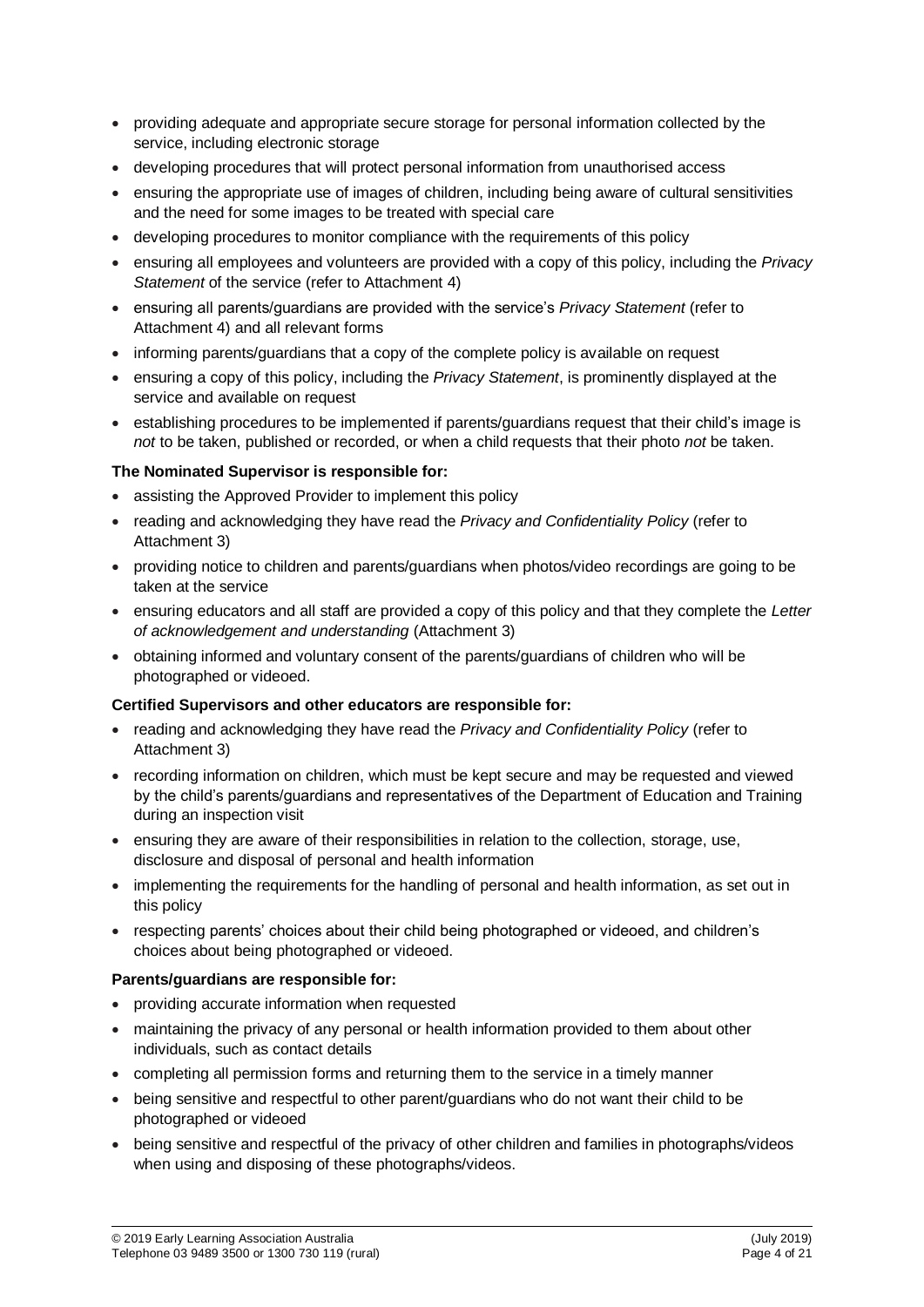**Volunteers and students, while at the service, are responsible for following this policy and its procedures.**

# **EVALUATION**

In order to assess whether the values and purposes of the policy have been achieved, the Approved Provider of Thornbury Kindergarten will:

- regularly seek feedback from everyone affected by the policy regarding its effectiveness
- monitor the implementation, compliance, complaints and incidents in relation to this policy
- keep the policy up to date with current legislation, research, policy and best practice
- revise the policy and procedures as part of the service's policy review cycle, or as required
- notify parents/guardians at least 14 days before making any changes to this policy or its procedures.

# **ATTACHMENTS**

- Attachment 1: Additional background information
- Attachment 2: Privacy Principles in action
- Attachment 3: *Letter of acknowledgment and understanding*
- Attachment 4: *Privacy Statement*
- Attachment 5: Permission form for photographs and videos
- Attachment 6: Special permission notice for publications/media
- Attachment 7: Australian Privacy Principles

# **AUTHORISATION**

This policy was adopted by the Approved Provider of Thornbury Kindergarten on 9 July 2019.

**REVIEW DATE:** JULY 2022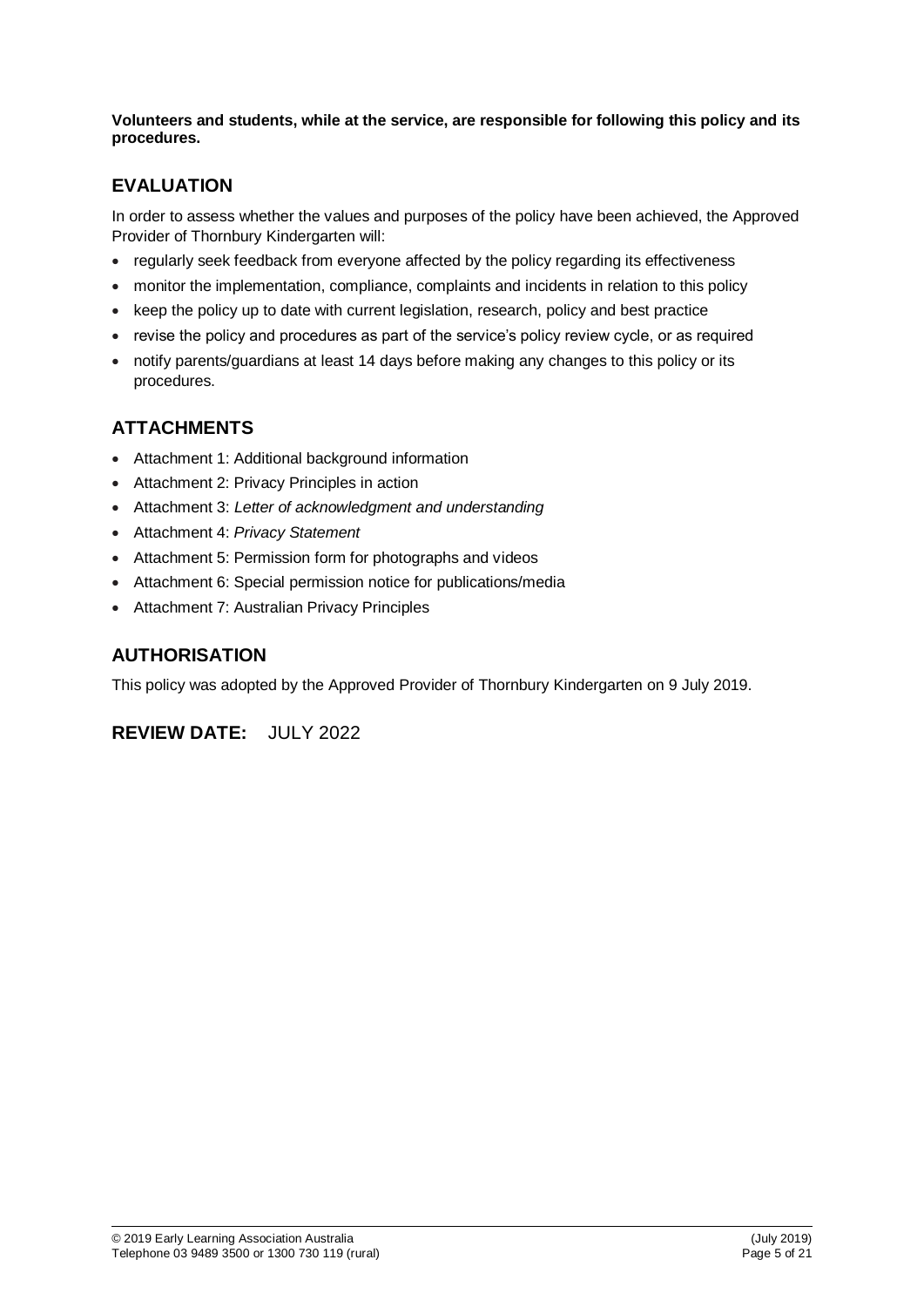# **ATTACHMENT 1 Additional background information**

Early childhood services must ensure that their processes for the collection, storage, use, disclosure and disposal of personal and health information meet the requirements of the appropriate privacy legislation and the *Health Records Act 2001.*

The following are examples of practices impacted by the privacy legislation:

- *Enrolment records:* Regulations 160, 161 and 162 of the *Education and Care Services National Regulations 2011* detail the information that must be kept on a child's enrolment record, including personal details about the child and the child's family, parenting orders and medical conditions. This information is regarded as sensitive information (refer to *Definitions*) and must be stored securely and disposed of appropriately.
- *Attendance records:* Regulation 158 of the *Education and Care Services National Regulations 2011* requires details of the date, child's full name, times of arrival and departure, and signature of the person delivering and collecting the child or the Nominated Supervisor/educator, to be recorded in an attendance record kept at the service. Contact details may be kept in a sealed envelope at the back of the attendance record or separate folder for evacuation/emergency purposes.
- *Medication records and incident, injury, trauma and illness records:* Regulations 87 and 92 of the *Education and Care Services National Regulations 2011* require the Approved Provider of a service to maintain incident, injury, trauma and illness records, and medication records which contain personal and medical information about the child.
- *Handling and storage of information:* Limited space can often be an issue in early childhood service environments, and both authorised employees and the Approved Provider need access to secure storage for personal and health information. Documents might be required to be stored off the service premises. Wherever confidential information is stored, it is important that it is not accessible to unauthorised staff or other persons. When confidential information is required to be taken off-site (e.g. on excursions, a list of children with medical conditions and contact numbers will be required), consideration must be given to how this is transported and stored securely.
- *Computerised records:* It is important that computerised records containing personal or health information are stored securely, and can only be accessed by authorised personnel with a password. Services need to incorporate risk management measures to ensure that passwords are recorded and stored in a secure place at the service, and to limit access to the information only to other authorised persons (refer to the *Information Technology Policy*).
- *Forms:* Enrolment forms and any other forms used to collect personal or health information should have the service's *Privacy Statement* (refer to Attachment 4) attached.
- *Collecting information for which there is no immediate use:* A service should only collect the information it needs and for which it has a specific purpose. Services should not collect information that has no immediate use, even though it may be useful in the future.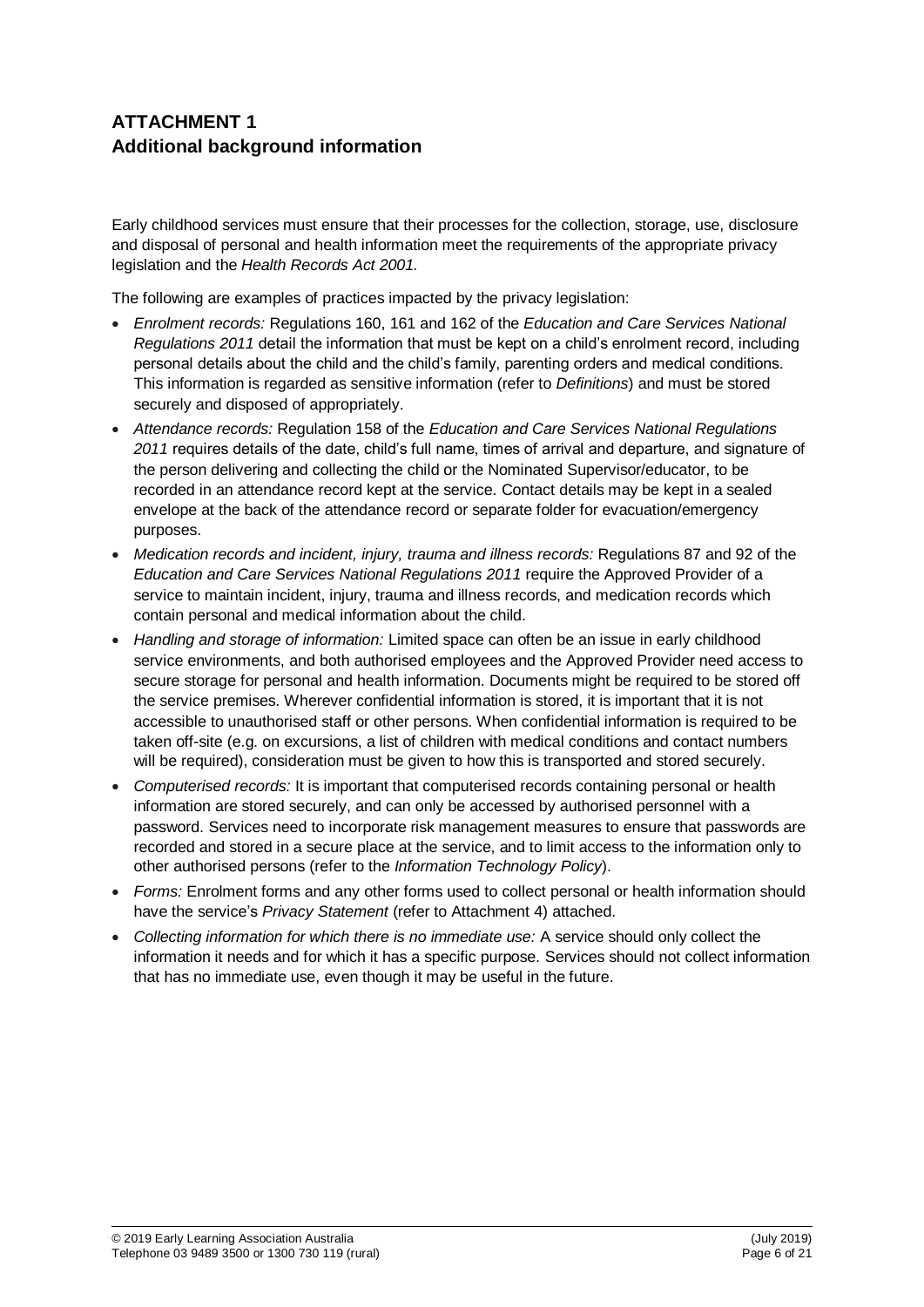# **ATTACHMENT 2 Privacy Principles<sup>1</sup> in action**

# **1. Collection processes (Privacy Principle 1)**

## **1.1 Type of personal and health information to be collected**

The service will only collect the information needed, and for which there is a purpose that is legitimate and related to the service's functions, activities and/or obligations.

The type of information collected and held includes (but is not limited to) personal information, including health information, regarding:

- children and parents/guardians prior to and during the child's attendance at a service (this information is collected in order to provide and/or administer services to children and parents/guardians)
- job applicants, employees, members, volunteers and contractors (this information is collected in order to manage the relationship and fulfil the service's legal obligations)
- contact details of other parties that the service deals with.

The service will collect information on the following identifiers (refer to *Definitions*):

- information required to access the *Kindergarten Fee Subsidy* for eligible families (refer to *Fees Policy*)
- tax file number for all employees, to assist with the deduction and forwarding of tax to the Australian Tax Office – failure to provide this would result in maximum tax being deducted
- *For childcare services only:* Customer Reference Number *(CRN) for children attending childcare services to enable the family to access the Commonwealth Government's* Child Care Benefit *(CCB) – failure to provide this would result in parents/guardians not obtaining the benefit.*

## **1.2 Collection of personal and health information**

Personal information about individuals, either in relation to themselves or their children enrolled at the service, will generally be collected via forms filled out by parents/guardians. Other information may be collected from job applications, face-to-face interviews and telephone calls. Individuals from whom personal information is collected will be provided with a copy of the service's *Privacy Statement* (Attachment 4).

When the service receives personal information from a source other than directly from the individual or the parents/guardians of the child concerned, the person receiving the information will notify the individual or the parents/guardians of the child to whom the information relates of receipt of this information. The service will advise that individual of their right to request access to this information.

Access will be granted in accordance with the relevant legislation. Please note that the legislation allows the service to deny access in accordance with the limited reasons for denial that are contained in the legislation (refer to Privacy Principle 6.1).

## **1.3 Anonymity (Privacy Principle 8)**

Wherever it is lawful and practicable, individuals will have the option of not identifying themselves when entering into transactions with Thornbury Kindergarten.

<sup>-</sup><sup>1</sup> *Privacy and Data Protection Act 2014 (Vic)*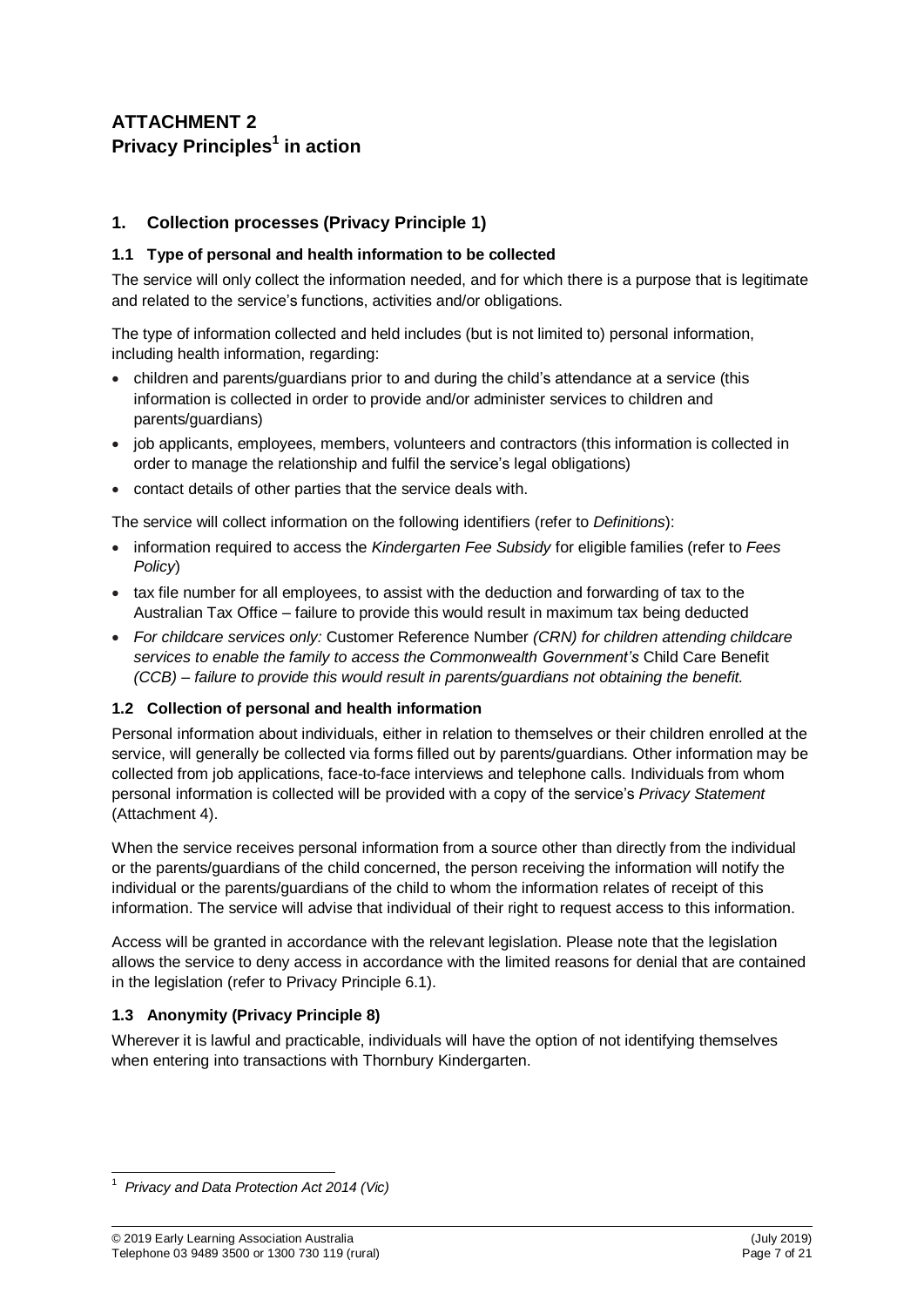# **2. Use and disclosure of personal information (Privacy Principle 2)**

# **2.1 Use of information**

The service will use personal information collected for the primary purpose of collection (refer to the table below). The service may also use this information for any secondary purposes directly related to the primary purpose of collection, to which the individual has consented, or could reasonably be expected to consent. The following table identifies the personal information that will be collected by the service, the primary purpose for its collection and some examples of how this information will be used.

| <b>Personal and health</b><br>information collected<br>in relation to:                                                                                | Primary purpose of collection:                                                                                                                                                                                                       | <b>Examples of how the service will</b><br>use personal and health, (including<br>sensitive) information include:                                                                                                                                                                                                                                                                                                                                                                                                                                                                                                                                              |
|-------------------------------------------------------------------------------------------------------------------------------------------------------|--------------------------------------------------------------------------------------------------------------------------------------------------------------------------------------------------------------------------------------|----------------------------------------------------------------------------------------------------------------------------------------------------------------------------------------------------------------------------------------------------------------------------------------------------------------------------------------------------------------------------------------------------------------------------------------------------------------------------------------------------------------------------------------------------------------------------------------------------------------------------------------------------------------|
| Children and<br>parents/guardians                                                                                                                     | To enable the service to<br>$\bullet$<br>provide for the education and<br>care of the child attending<br>the service<br>To promote the service (refer<br>to Attachments 5 and 6 for<br>permission forms -<br>photographs and videos) | Day-to-day administration and<br>$\bullet$<br>delivery of service<br>Provision of a place for their child in<br>$\bullet$<br>the service<br>Duty rosters<br>$\bullet$<br>Looking after children's educational,<br>$\bullet$<br>care and safety needs<br>For correspondence with<br>$\bullet$<br>parents/guardians relating to their<br>child's attendance<br>To satisfy the service's legal<br>$\bullet$<br>obligations and to allow it to<br>discharge its duty of care<br>Visual displays in the service<br>$\bullet$<br><b>Newsletters</b><br>$\bullet$<br>Promoting the service through<br>$\bullet$<br>external media, including the<br>service's website |
| The Approved<br>Provider if an<br>individual, or members<br>of the Committee of<br>Management/Board if<br>the Approved Provider<br>is an organisation | For the management of the<br>service                                                                                                                                                                                                 | For communication with, and<br>$\bullet$<br>between, the Approved Provider,<br>other Committee/Board members,<br>employees and members of the<br>association<br>To satisfy the service's legal<br>obligations                                                                                                                                                                                                                                                                                                                                                                                                                                                  |
| Job applicants,<br>employees,<br>contractors, volunteers<br>and students                                                                              | To assess and (if necessary)<br>to engage the applicant,<br>employees, contractor,<br>volunteers or students, as<br>the case may be<br>To administer the<br>$\bullet$<br>employment, contract or<br>placement                        | Administering the individual's<br>employment, contract or placement,<br>as the case may be<br>Ensuring the health and safety of<br>$\bullet$<br>the individual<br>Insurance<br>$\bullet$<br>Promoting the service through<br>$\bullet$<br>external media, including the<br>service's website                                                                                                                                                                                                                                                                                                                                                                   |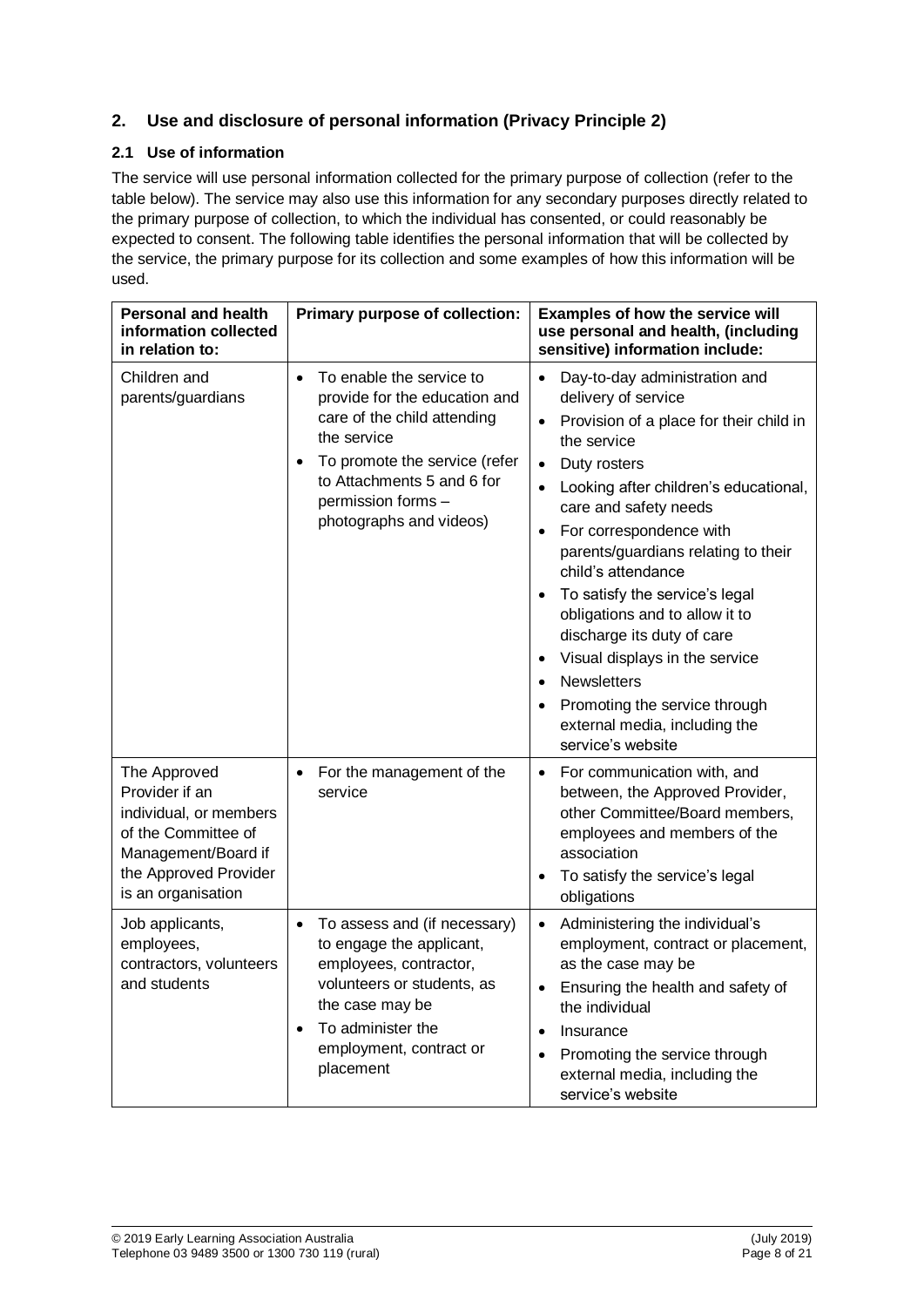# **2.2 Disclosure of personal information, including health information**

The service may disclose some personal information held about an individual to:

- government departments or agencies, as part of its legal and funding obligations
- local government authorities, in relation to enrolment details for planning purposes
- organisations providing services related to staff entitlements and employment
- insurance providers, in relation to specific claims or for obtaining cover
- law enforcement agencies
- health organisations and/or families in circumstances where the person requires urgent medical assistance and is incapable of giving permission
- anyone to whom the individual authorises the service to disclose information.

# **2.3 Disclosure of sensitive information (Privacy Principle 10)**

Sensitive information (refer to *Definitions*) will be used and disclosed only for the purpose for which it was collected or a directly related secondary purpose, unless the individual agrees otherwise, or where the use or disclosure of this sensitive information is allowed by law.

# **3. Storage and security of personal information (Privacy Principle 4)**

In order to protect the personal information from misuse, loss, unauthorised access, modification or disclosure, the Approved Provider and staff will ensure that, in relation to personal information:

- access will be limited to authorised staff, the Approved Provider or other individuals who require this information in order to fulfil their responsibilities and duties
- information will not be left in areas that allow unauthorised access to that information
- all materials will be physically stored in a secure cabinet or area
- computerised records containing personal or health information will be stored safely and secured with a password for access
- there is security in transmission of the information via email, fax or telephone, as detailed below:
	- $\circ$  emails will only be sent to a person authorised to receive the information
	- $\circ$  faxes will only be sent to a secure fax, which does not allow unauthorised access
	- $\circ$  telephone limited and necessary personal information will be provided over the telephone to persons authorised to receive that information
- transfer of information interstate and overseas will only occur with the permission of the person concerned or their parents/guardians.

# **4. Data quality (Privacy Principle 3)**

The service will endeavour to ensure that the personal information it holds is accurate, complete, up to date and relevant to its functions and/or activities.

# **5. Disposal of information**

Personal information will not be stored any longer than necessary.

In disposing of personal information, those with authorised access to the information will ensure that it is either shredded or destroyed in such a way that the information is no longer accessible.

# **6. Access to personal information (Privacy Principle 6)**

## **6.1 Access to information and updating personal information**

Individuals have the right to ask for access to personal information the service holds about them without providing a reason for requesting access.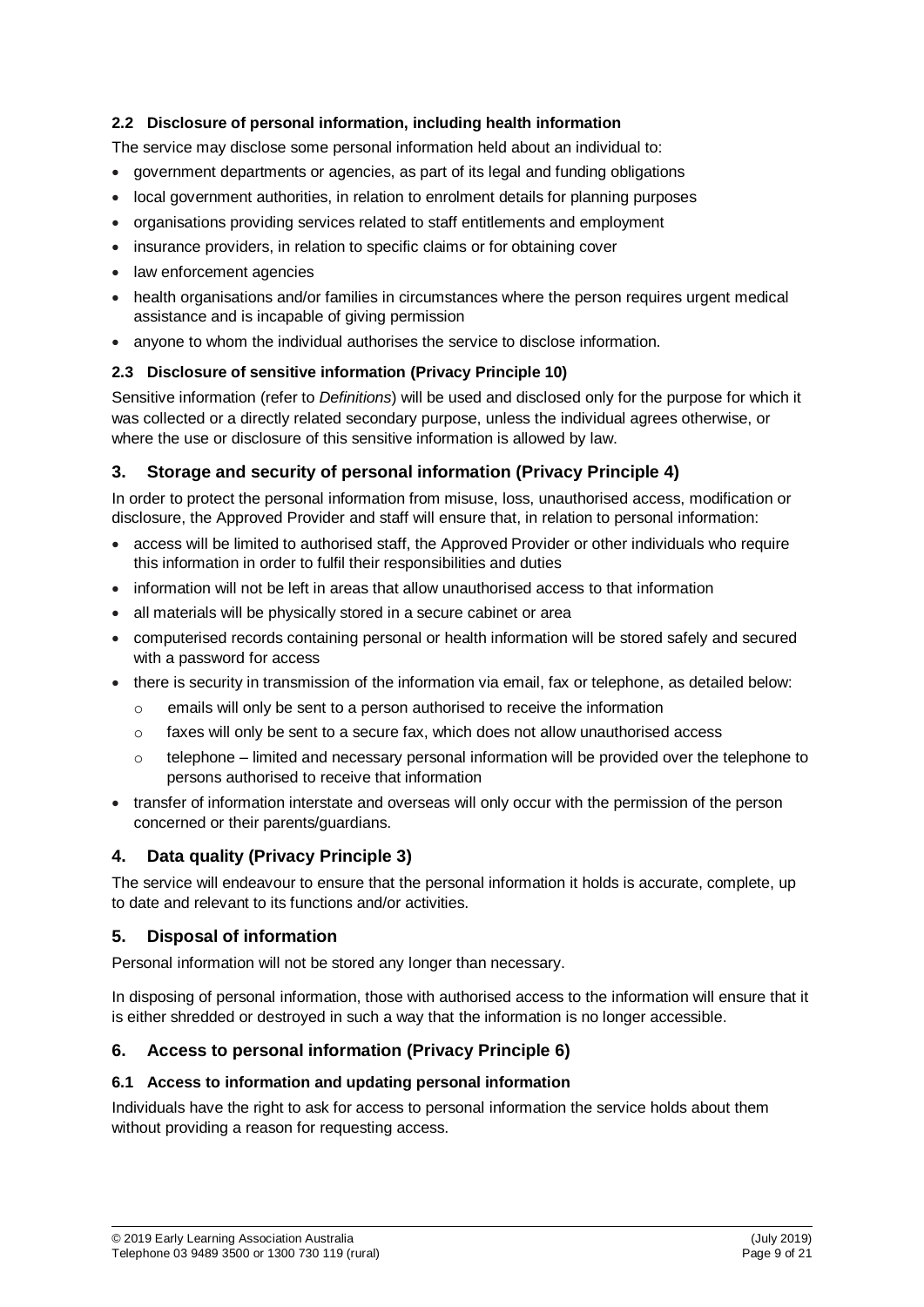#### **Under the privacy legislation, an individual has the right to:**

- **request** access to personal information that the service holds about them
- access this information
- make corrections if they consider the data is not accurate, complete or up to date.

There are some exceptions set out in the *Privacy and Data Protection Act 2014*, where access may be denied in part or in total. Examples of some exemptions are where:

- the request is frivolous or vexatious
- providing access would have an unreasonable impact on the privacy of other individuals
- providing access would pose a serious threat to the life or health of any person
- the service is involved in the detection, investigation or remedying of serious improper conduct and providing access would prejudice that.

#### **6.2 Process for considering access requests**

A person may seek access, to view or update their personal or health information:

- if it relates to their child, by contacting the Nominated Supervisor
- for all other requests, by contacting the Approved Provider/secretary.

Personal information may be accessed in the following way:

- view and inspect the information
- take notes
- obtain a copy.

Individuals requiring access to, or updating of, personal information should nominate the type of access required and specify, if possible, what information is required. The Approved Provider will endeavour to respond to this request within 45 days of receiving the request.

The Approved Provider and employees will provide access in line with the privacy legislation. If the requested information cannot be provided, the reasons for denying access will be given in writing to the person requesting the information.

In accordance with the legislation, the service reserves the right to charge for information provided in order to cover the costs involved in providing that information.

The privacy legislation also provides an individual about whom information is held by the service, the right to request the correction of information that is held. The service will respond to the request within 45 days of receiving the request for correction. If the individual is able to establish to the service's satisfaction that the information held is incorrect, the service will endeavour to correct the information.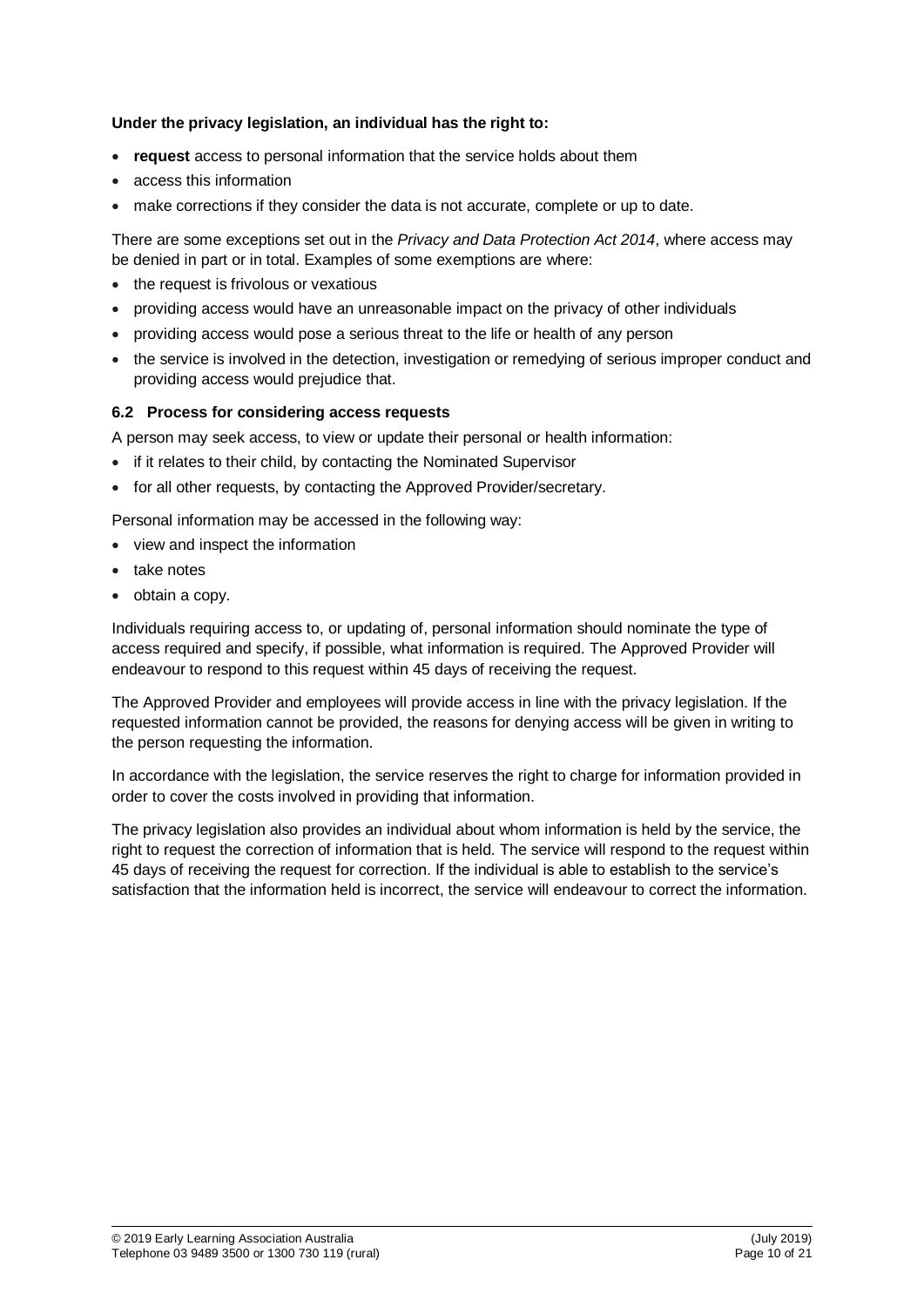# **ATTACHMENT 3 ATTACHMENT 3 Example 2 EXECUTE: EXECUTE: Place on service letterhead Letter of acknowledgement and understanding**

Dear [Insert Name],

Re*: Privacy and Confidentiality Policy*

Please find attached the Thornbury Kindergarten *Privacy and Confidentiality Policy*, which outlines how the service will meet the requirements of the *Victorian Health Records Act 2001* and the *Privacy and Data Protection Act 2014* (Vic) (or where applicable, the *Privacy Act 1988*) in relation to both personal and health information.

Employees have an important role in assisting the service to comply with the requirements of the privacy legislation by ensuring they understand and implement the Thornbury Kindergarten *Privacy and Confidentiality Policy*. Therefore, all employees are required to read this policy and complete the attached acknowledgement form*.* 

 $\_$  , and the set of the set of the set of the set of the set of the set of the set of the set of the set of the set of the set of the set of the set of the set of the set of the set of the set of the set of the set of th

Please return the completed form by [Date].

Yours sincerely,

#### **[insert staff member name]**

**[insert staff member role]**

(on behalf of the Approved Provider)

Please note: this form will be kept with your individual staff record.

#### **Thornbury Kindergarten**

Acknowledgement of reading the *Privacy and Confidentiality Policy*

I, the contract of the contract of the contract of the contract of the contract of the contract of the contract of the contract of the contract of the contract of the contract of the contract of the contract of the contrac

service's *Privacy and Confidentiality Policy*.

Signature: \_\_\_\_\_\_\_\_\_\_\_\_\_\_\_\_\_\_\_\_\_\_\_\_\_\_\_\_\_\_\_\_\_\_\_\_\_\_\_\_\_

Date: \_\_\_\_\_\_\_\_\_\_\_\_\_\_\_\_\_\_\_\_\_\_\_\_\_\_\_\_\_\_\_\_\_\_\_\_\_\_\_\_\_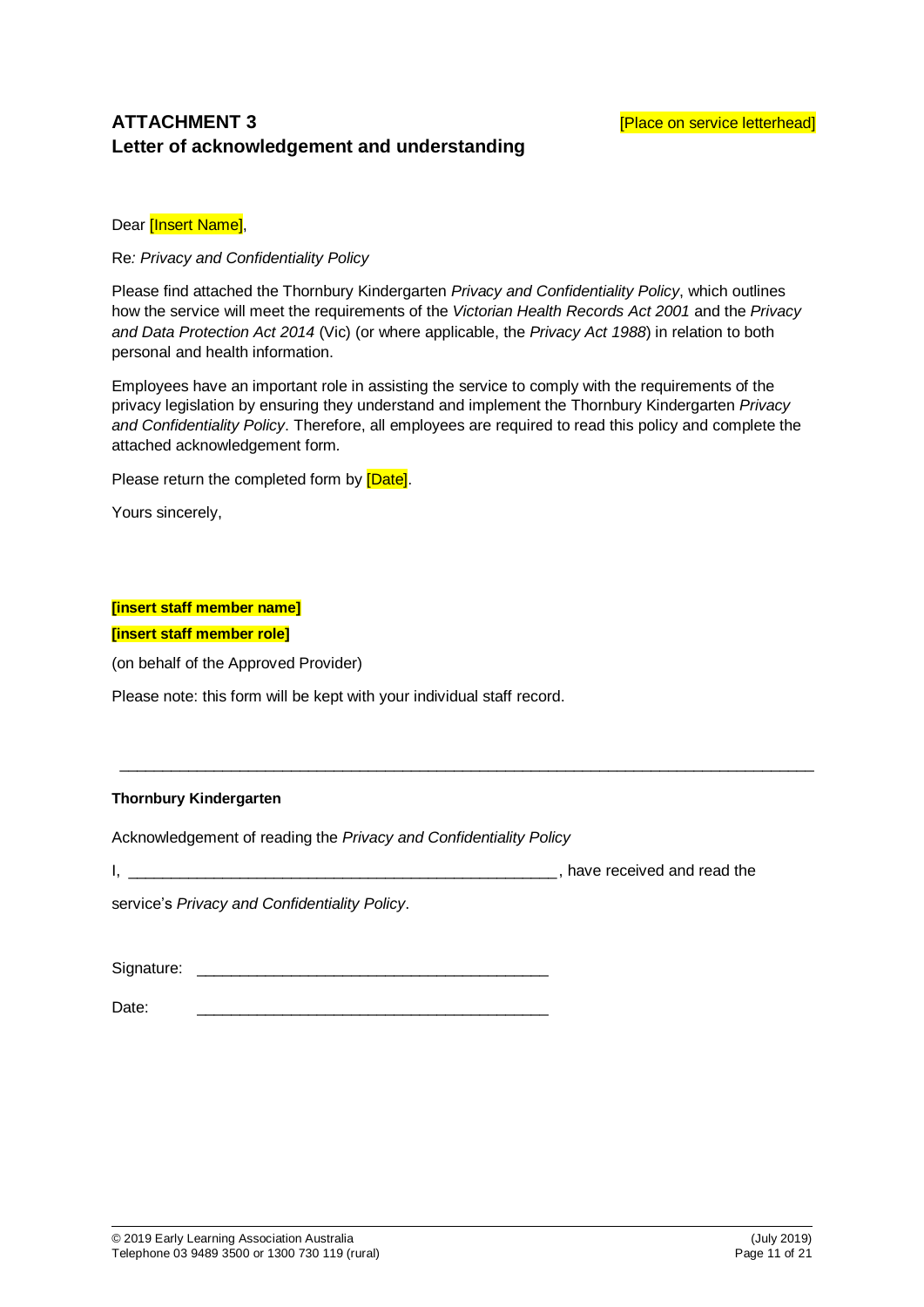We believe your privacy is important.

Thornbury Kindergarten has developed a *Privacy and Confidentiality Policy* that illustrates how we collect, use, disclose, manage and transfer personal information, including health information. This policy is available on request.

To ensure ongoing funding and licensing, our service is required to comply with the requirements of privacy legislation in relation to the collection and use of personal information. If we need to collect health information, our procedures are subject to the *Health Records Act 2001*.

#### **Purpose for which information is collected**

The reasons for which we generally collect personal information are given in the table below.

| <b>Personal information and health</b><br>information collected in relation to:                                                              | Primary purpose for which information will be used:                                                                                                                                                        |
|----------------------------------------------------------------------------------------------------------------------------------------------|------------------------------------------------------------------------------------------------------------------------------------------------------------------------------------------------------------|
| Children and parents/guardians                                                                                                               | • To enable us to provide for the education and care of<br>the child attending the service<br>To manage and administer the service as required                                                             |
| The Approved Provider if an individual, or<br>members of the Committee of<br>Management/Board if the Approved<br>Provider is an organisation | For the management of the service<br>$\bullet$<br>To comply with relevant legislation requirements<br>٠                                                                                                    |
| Job applicants, employees, contractors,<br>volunteers and students                                                                           | • To assess and (if necessary) to engage employees,<br>contractors, volunteers or students<br>To administer the individual's employment, contracts<br>$\bullet$<br>or placement of students and volunteers |

*Please note that under relevant privacy legislation, other uses and disclosures of personal information may be permitted, as set out in that legislation.*

#### **Disclosure of personal information, including health information**

Some personal information, including health information, held about an individual may be disclosed to:

- government departments or agencies, as part of our legal and funding obligations
- local government authorities, for planning purposes
- organisations providing services related to employee entitlements and employment
- insurance providers, in relation to specific claims or for obtaining cover
- law enforcement agencies
- health organisations and/or families in circumstances where the person requires urgent medical assistance and is incapable of giving permission
- anyone to whom the individual authorises us to disclose information.

#### **Laws that require us to collect specific information**

The *Education and Care Services National Law Act 2010* and the *Education and Care Services National Regulations 2011*, *Associations Incorporation Reform Act 2012 (Vic)* and employmentrelated laws and agreements require us to collect specific information about individuals from time-totime. Failure to provide the required information could affect:

a child's enrolment at the service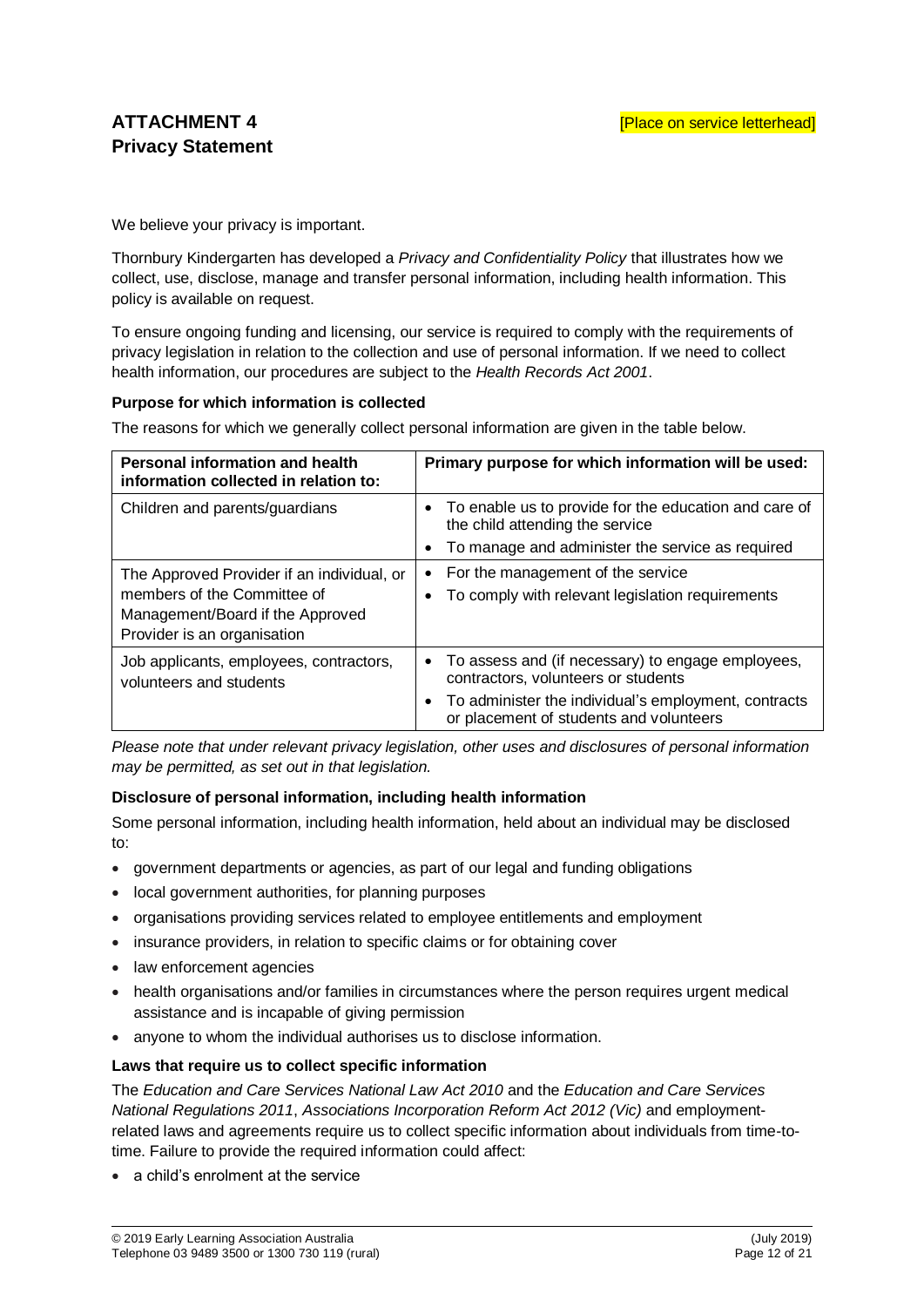- a person's employment with the service
- the ability to function as an incorporated association.

#### **Access to information**

Individuals about whom we hold personal or health information are able to gain access to this information in accordance with applicable legislation. The procedure for doing this is set out in our *Privacy and Confidentiality Policy*, which is available on request.

For information on the *Privacy and Confidentiality Policy*, please refer to the copy available at the service or contact the Approved Provider/Nominated Supervisor.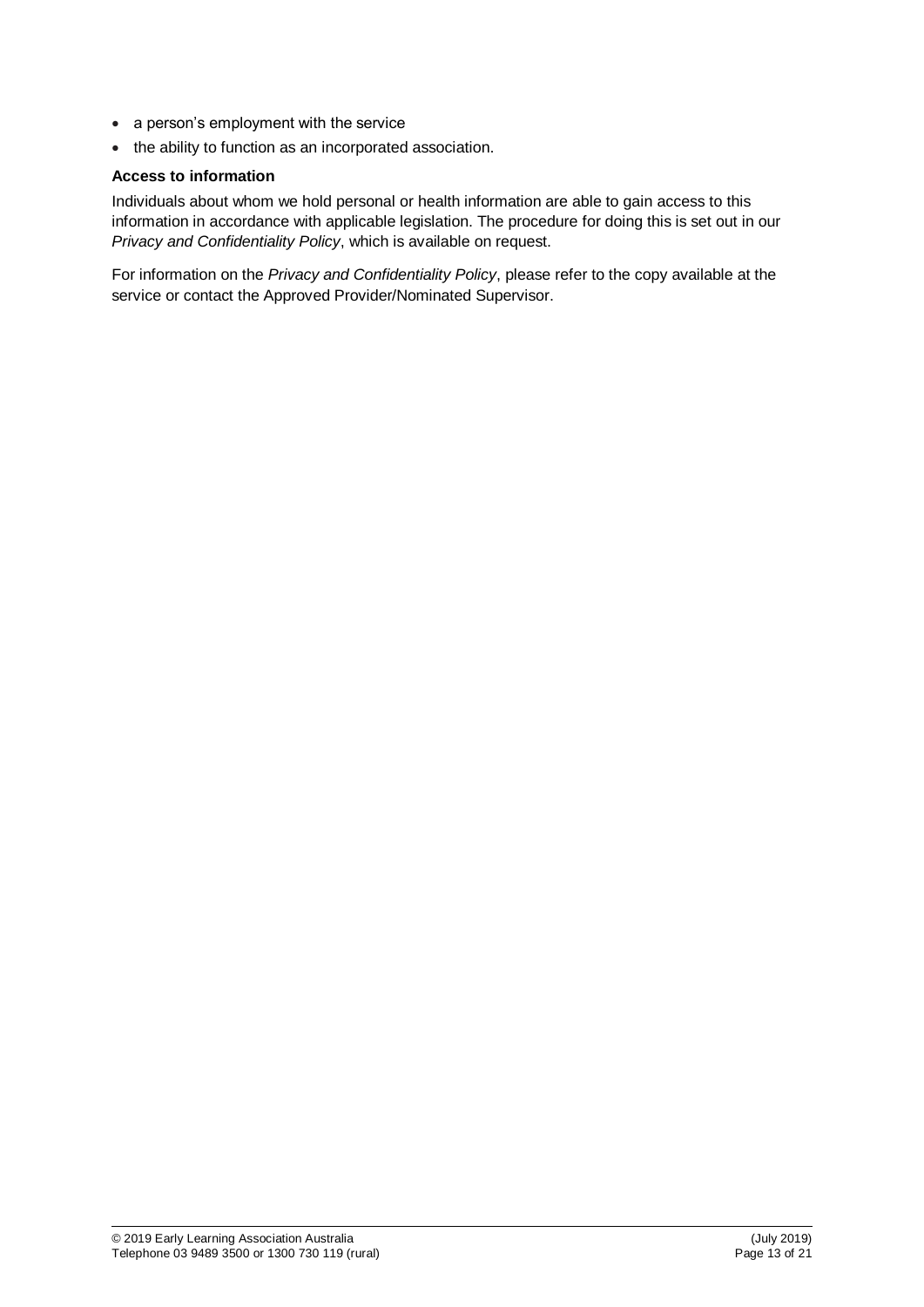# **ATTACHMENT 5 ATTACHMENT 5 Example 2 EXECUTE: EXECUTE: EXECUTE: EXECUTE: EXECUTE: EXECUTE: EXECUTE: EXECUTE: EXECUTE: EXECUTE: EXECUTE: EXECUTE: EXECUTE: EXECUTE: EXECUTE: EXECUTE: EXE Permission form for photographs and videos**

# **Background information**

Photographs and videos are now classified as 'personal information' under the *Privacy and Data Protection Act 2014*.

The purpose of this permission form is to:

- comply with the privacy legislation in relation to all photographs/videos taken at the service, whether by the Approved Provider, Nominated Supervisor, Certified Supervisor, educators, staff, parents/guardians, volunteers or students on placement
- enable photographs/videos of children to be taken as part of the program delivered by the service, whether group photos, videos or photos at special events and excursions etc.
- notify parents/guardians as to who will be permitted to take photographs/videos, where these will be taken and how they will be used.

#### **Photographs/videos taken by staff**

Staff at the service may take photographs/videos of children as part of the program. These may be displayed at the service, on the Thornbury Kindergarten website or placed in the service's publications or promotional material to promote the service, or for any other purpose aligned to the service's business operations. Some staff may use learning journals in which photographs are included.

When the photographs/videos are no longer being used, the service will destroy them if they are no longer required, or otherwise store them securely at the service. It is important to note that while the service can nominate the use and disposal of photographs they organise, the service has no control over those photographs taken by parents/guardians of children attending the service program or activity.

#### **Group photographs/videos taken by parents/guardians**

Parents/guardians may take group photographs/videos of their own child/children at special service events such as birthdays, excursions and other activities. Parents must ensure that where the photographs/videos include other children at the service they are sensitive to and respectful of the privacy of those children and families in using and disposing of the photographs/videos.

#### **Photographs taken by a photographer engaged by the service**

A photographer may be engaged by the service to take individual and/or group photographs of children. Information will be provided in written form to parents/guardians prior to the event, and will include the date and the photographer's details.

#### **Photographs/videos for use in newspapers, Thornbury Kindergarten website and other external publications**

The permission of parents/guardians of children will, on every occasion, be obtained prior to a child's photograph being taken to appear in any newspaper/media or external publication, including the service's newsletter, publications and website.

#### **Photographs/videos taken by students on placement**

Students at the service may take photographs/videos of children as part of their placement requirements.

#### **Access to photographs/videos**

Access to any photographs or videos, like other personal information, is set out in the service's *Privacy and Confidentiality Policy*, which is displayed at the service and available on request.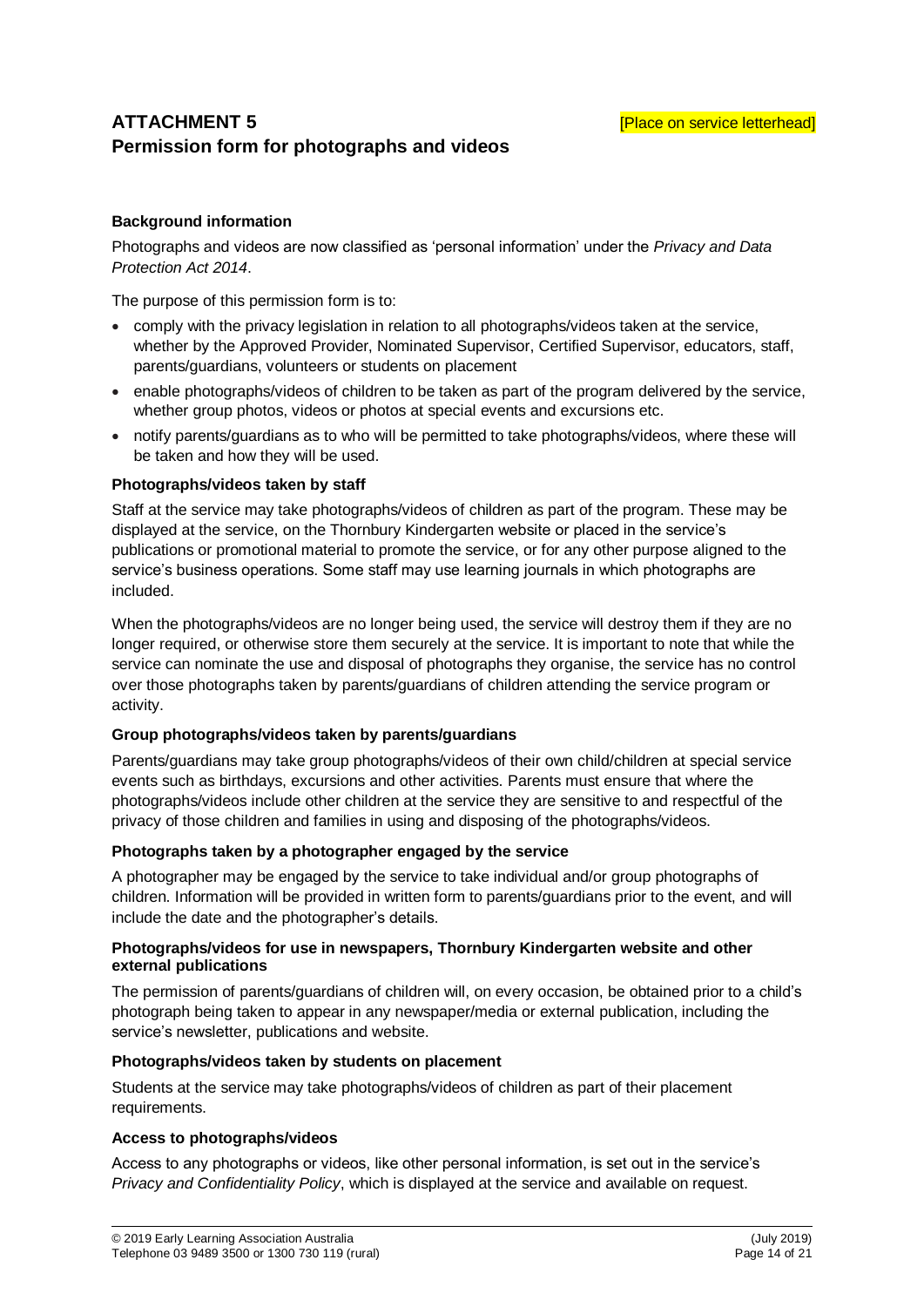## **Confirmation of consent**

I consent/do not consent to the arrangements for the use of photographs and/or videos, as stated in this permission form.

| Parent's/guardian's name    | Child's name |
|-----------------------------|--------------|
| Signature (parent/guardian) | Date         |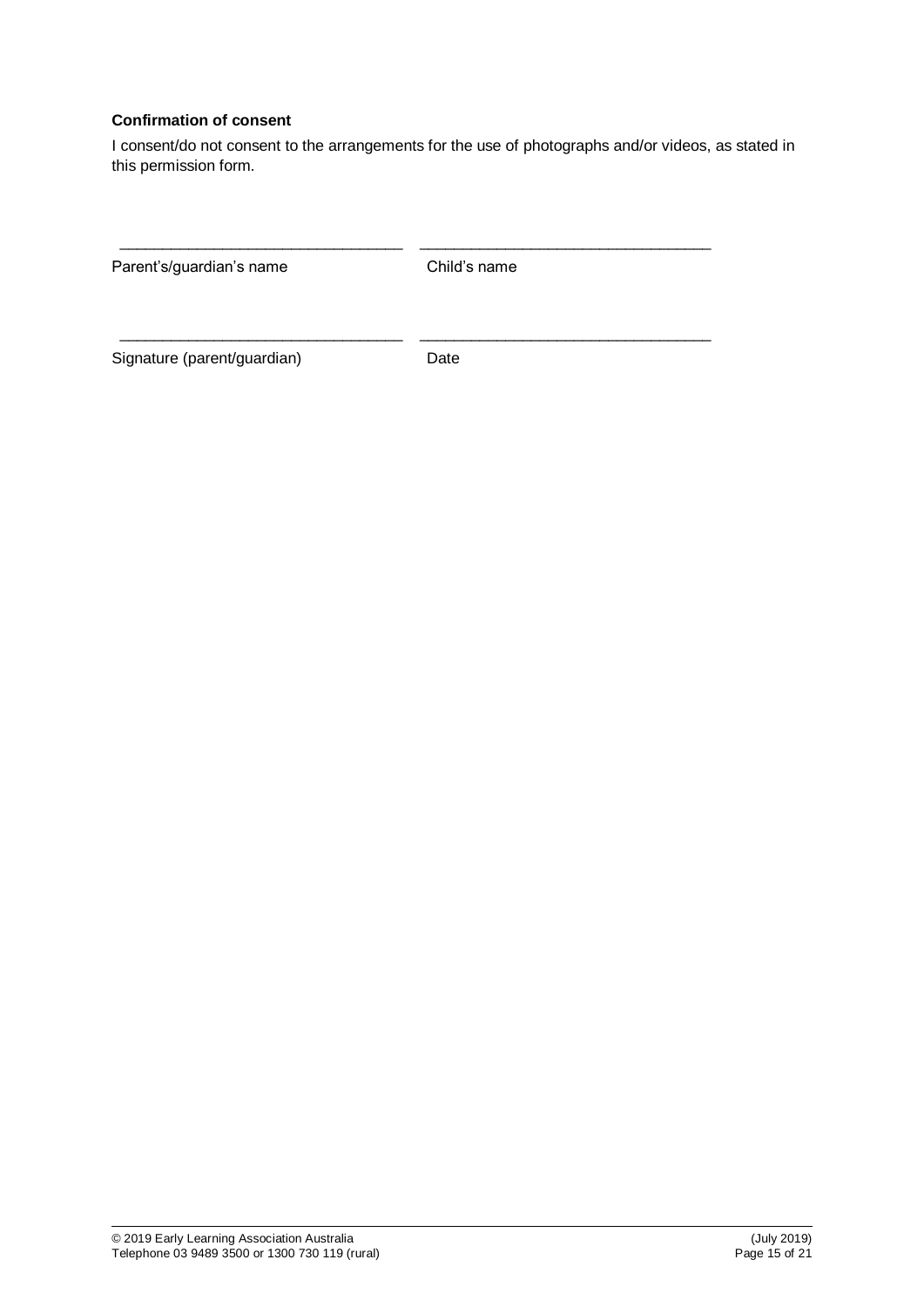# **ATTACHMENT 6 ATTACHMENT 6 Example 2 EXECUTE: EXECUTE: EXECUTE: EXECUTE: EXECUTE: EXECUTE: EXECUTE: EXECUTE: EXECUTE: EXECUTE: EXECUTE: EXECUTE: EXECUTE: EXECUTE: EXECUTE: EXECUTE: EXE Special permission notice for publications/media**

Use of photographs, digital recordings, film or video footage of children in media, newspapers and publications, including any service publication or media outlet

[Date]

Dear [insert name of parent/guardian],

The purpose of this letter is to obtain permission for your child to be photographed or filmed by [insert name of the organisation/individual taking the photograph or filming the child] and for your child's photograph, digital recording, film or video footage to appear in [insert name of the newspaper, publication (including the service's publication) or media outlet where it will be displayed].

I, \_\_\_\_\_\_\_\_\_\_\_\_\_\_\_\_\_\_\_\_\_\_\_\_\_\_\_\_\_\_\_\_\_\_\_\_\_\_\_\_\_\_\_ , consent/do not consent to my child

\_\_\_\_\_\_\_\_\_\_\_\_\_\_\_\_\_\_\_\_\_\_\_\_\_\_\_\_\_\_\_\_\_\_\_\_\_ (name of child)

being photographed or filmed by [insert name of the organisation/individual taking the photograph or filming the child] and for my child's photograph, digital recording, film or video footage to appear in the following publication and/or media outlet: [insert name of the newspaper, publication] (including the service's publication) or media outlet where it will be displayed].

\_\_\_\_\_\_\_\_\_\_\_\_\_\_\_\_\_\_\_\_\_\_\_\_\_\_\_\_\_\_\_\_\_\_\_\_\_ \_\_\_\_\_\_\_\_\_\_\_\_\_\_\_\_\_\_\_\_\_\_\_\_\_\_\_\_

Signature (parent/guardian) Date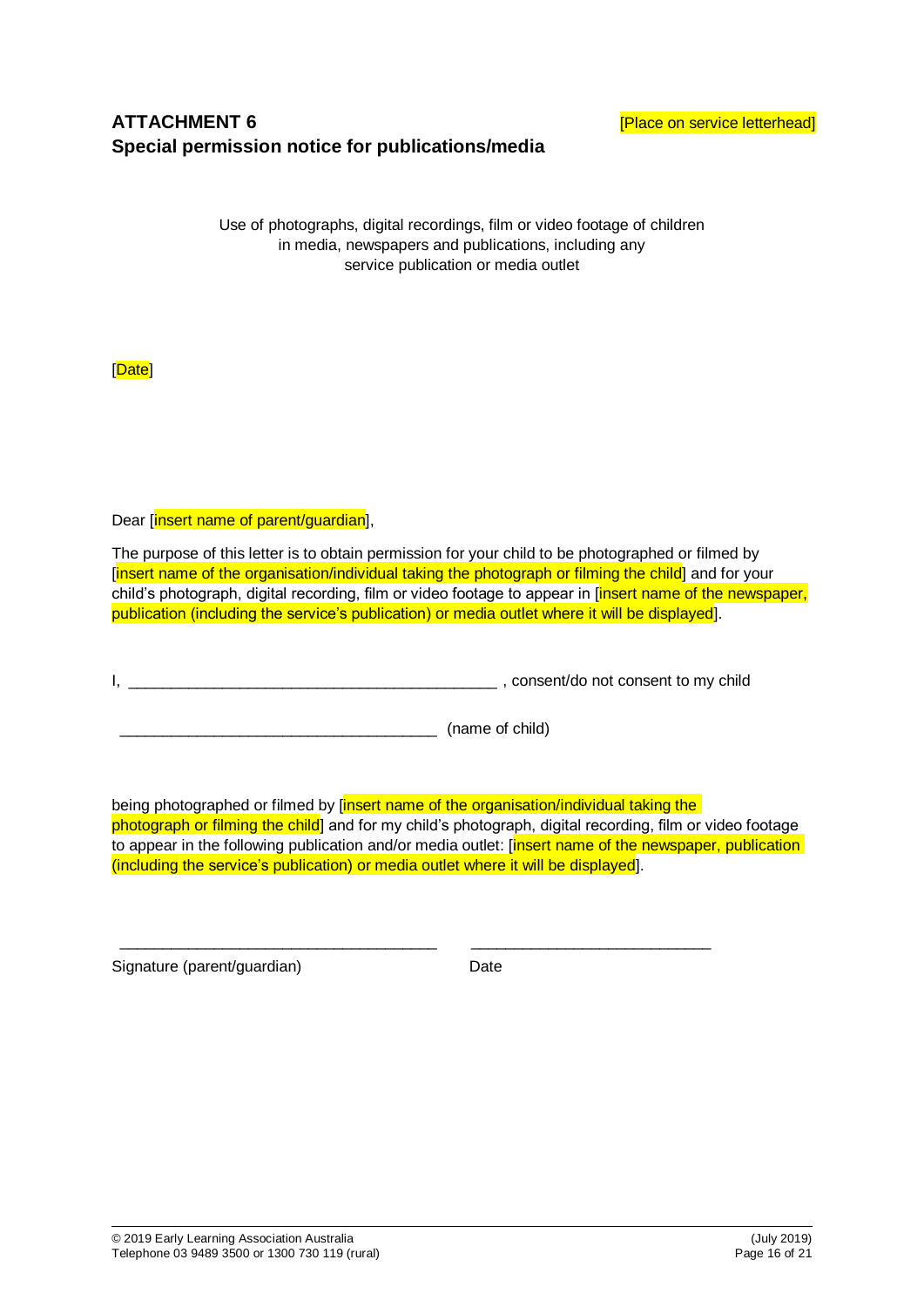# **ATTACHMENT 7 Australian Privacy Principles**

The commonwealth government made extensive amendments to the Privacy Act 1988 (Cth) with effect from 12 March 2014. Under these changes, organisations with an annual turnover greater than \$ 3 million are required to comply with 13 new Australian Privacy Principles (APPs), which replace the current National Privacy Principles (NPPs). (*ELAA advises services to seek specific advice from a legal professional about whether their organisation needs to comply with the Australian Privacy Principles)*

From 12 March 2014, the APPs will apply to all existing and future collections of personal information. This means, that all existing arrangements for collecting, and handling personal information in services to which the old NPPs applied must be reviewed by services to ensure they comply with the new APPs.

## **Collection processes**

# **Type of personal and health information to be collected**

The service will only collect the information needed, and for which there is a legitimate purpose related to the service's functions and/or legislative, regulatory or funding obligations.

The type of information collected and held by the service includes (but is not limited to) personal information, including health information, regarding:

- children and parents/guardians prior to and during the child's attendance at the service (this information is collected in order to provide and/or administer services to children and parents/guardians)
- job applicants, employees, members, volunteers and contractors (this information is collected in order to manage the relationship and fulfil the service's legal obligations)
- contact details of other parties that the service deals with

The service will collect information on the following identifiers (refer to *Definitions*):

- information required to access the *Kindergarten Fee Subsidy* for eligible families (refer to *Fees Policy*)
- tax file number for all employees, to assist with the deduction and forwarding of tax to the Australian Tax Office – failure to provide this would result in maximum tax being deducted
- for childcare services only: Customer Reference Number (CRN) for children attending childcare services to enable the family to access the Commonwealth Government's Child Care Benefit (CCB) – failure to provide this would result in parents/guardians not obtaining the benefit.

The service will not use these government related identifiers as its own identifier of the individual unless it is required or authorised by law or a court order.

## **Method of collecting personal and health information**

Personal and health information about individuals, either in relation to themselves or their children enrolled at the service, will generally be collected directly via forms filled out by parents/guardians. Other information may be collected from job applications, face-to-face interviews and telephone calls. Individuals from whom personal information is collected will be provided with a copy of the service's *Privacy Statement* (Attachment 4).

When the service receives personal information about an individual in relation to themselves or children enrolled at the service from a source other than directly from the individual or the parents/guardians of the child concerned, the person receiving the information will notify the individual, or the parents/guardians of the child to whom the information relates, of receipt of this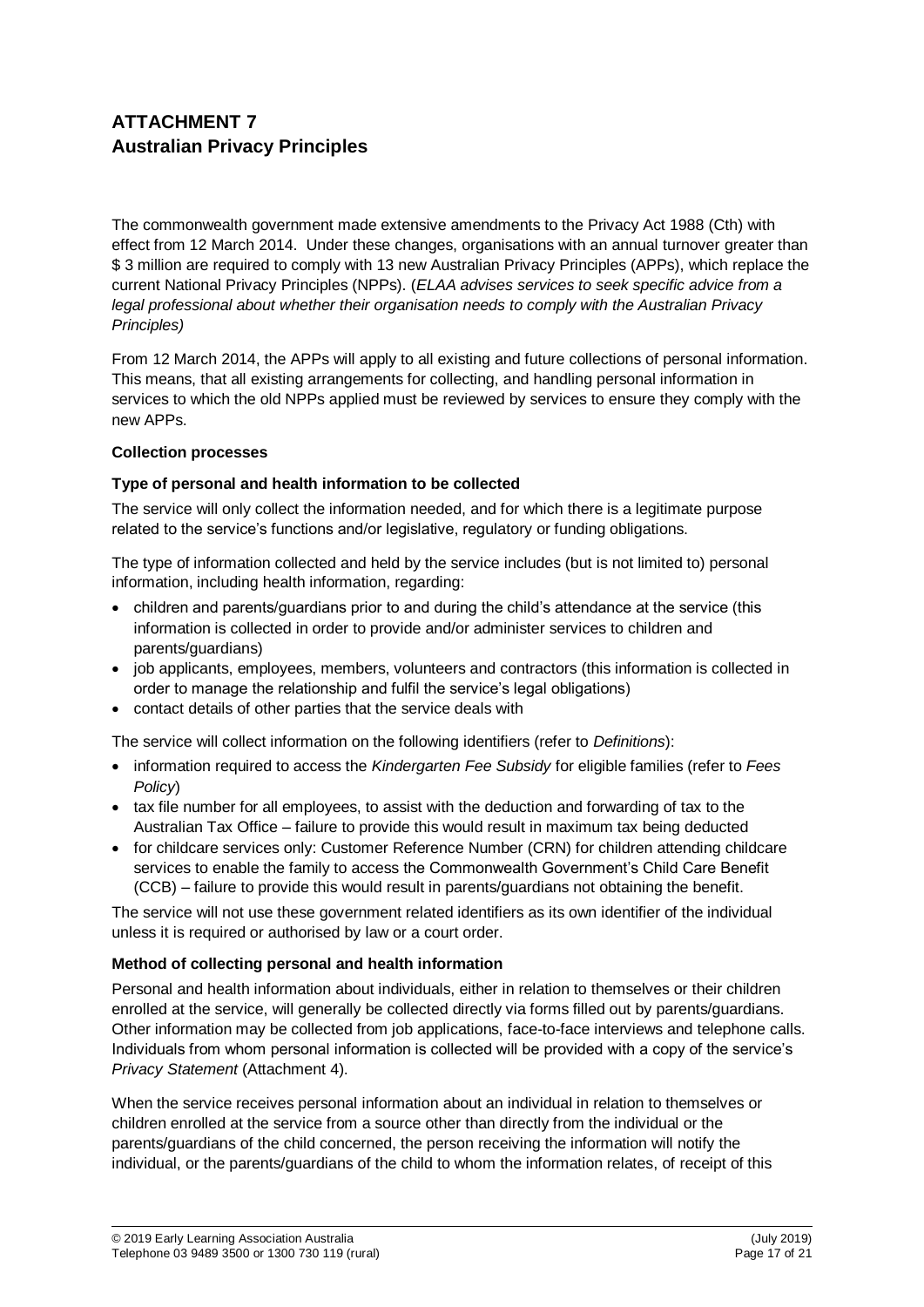information. The service will advise that individual of their right to request access to this information. Access will be granted in accordance with the relevant legislation.

When the service receives unsolicited personal information about an individual, it will destroy the information if it is of the view that it could not have collected the information about the individual under the APP if it had solicited the information.

#### **Anonymity**

Wherever it is lawful and practicable, individuals will have the option of not identifying themselves or using a pseudonym when entering into transactions with Thornbury Kindergarten.

#### **Use and disclosure of personal information**

#### **Use of information**

The service will use personal information collected for the primary purpose of collection (refer to the table below). The service may also use this information for any secondary purposes directly related to the primary purpose of collection, to which the individual has consented, or could reasonably be expected to consent.

The following table identifies the personal information that will be collected by the service, the primary purpose for its collection and some examples of how this information will be used.

| <b>Personal and health</b><br>information collected<br>in relation to:                                                                                | Primary purpose of collection:                                                                                                                                                                                                                                 | Examples of how the service will<br>use personal and health, (including<br>sensitive) information include:                                                                                                                                                                                                                                                                                                                                                                                                                                                                                    |
|-------------------------------------------------------------------------------------------------------------------------------------------------------|----------------------------------------------------------------------------------------------------------------------------------------------------------------------------------------------------------------------------------------------------------------|-----------------------------------------------------------------------------------------------------------------------------------------------------------------------------------------------------------------------------------------------------------------------------------------------------------------------------------------------------------------------------------------------------------------------------------------------------------------------------------------------------------------------------------------------------------------------------------------------|
| Children and<br>parents/guardians                                                                                                                     | To enable the service to<br>$\bullet$<br>provide for the education<br>and care of the child<br>attending the service<br>To promote the service (refer<br>to Attachments 5 and 6 for<br>permission forms -<br>photographs and videos and<br>publications/media) | Day-to-day administration and<br>$\bullet$<br>delivery of service<br>Provision of a place for their child in<br>the service<br>Duty rosters<br>$\bullet$<br>Looking after children's<br>educational, care and safety needs<br>For correspondence with<br>$\bullet$<br>parents/guardians relating to their<br>child's attendance<br>To satisfy the service's legal<br>obligations and to allow it to<br>discharge its duty of care<br>Visual displays in the service<br><b>Newsletters</b><br>$\bullet$<br>Promoting the service through<br>external media, including the<br>service's website |
| The Approved<br>Provider if an<br>individual, or members<br>of the Committee of<br>Management/Board if<br>the Approved Provider<br>is an organisation | For the management of the<br>service                                                                                                                                                                                                                           | For communication with, and<br>$\bullet$<br>between, the Approved Provider,<br>other Committee/Board members,<br>employees and members of the<br>association<br>To satisfy the service's legal<br>obligations                                                                                                                                                                                                                                                                                                                                                                                 |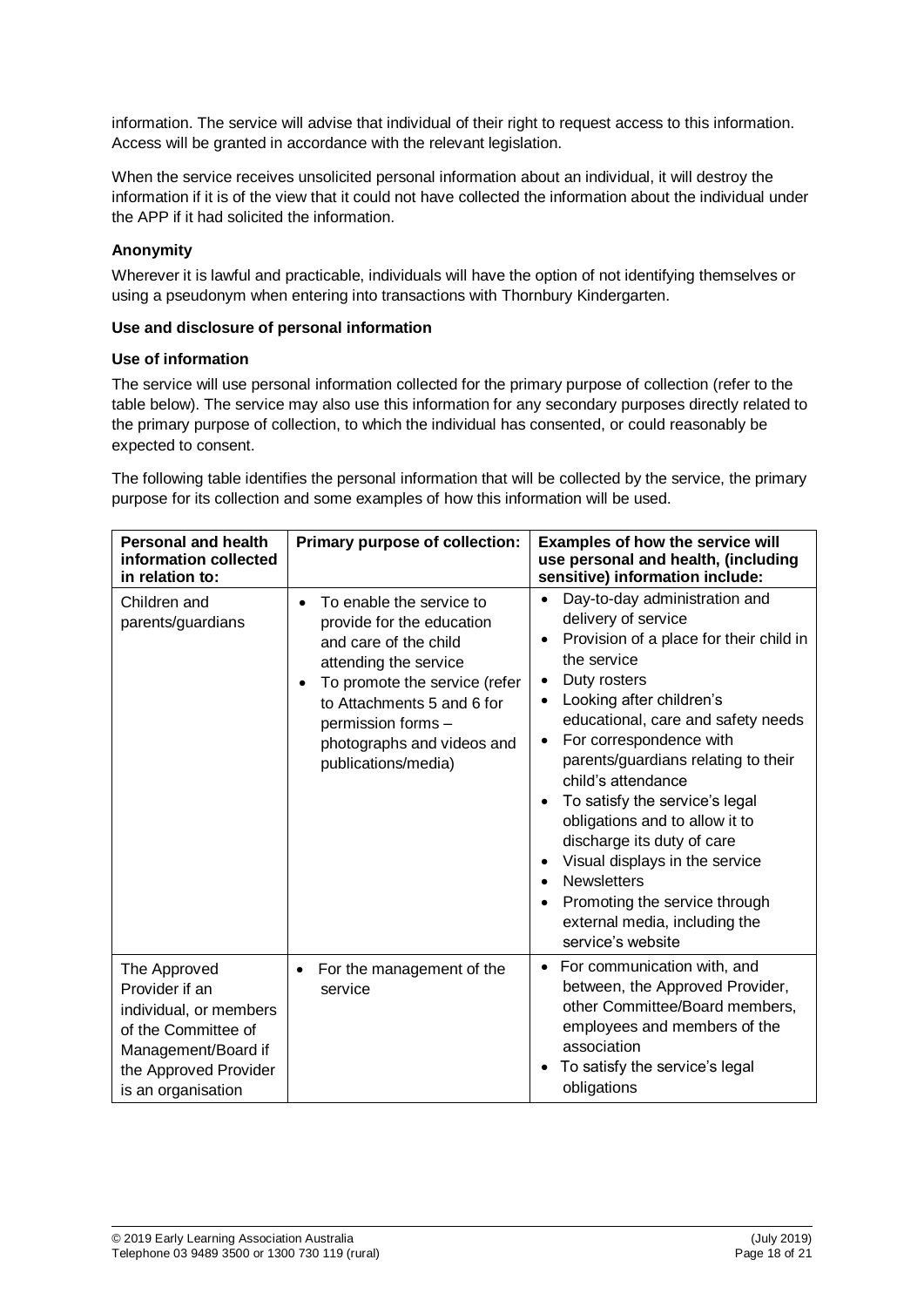| <b>Personal and health</b><br>information collected<br>in relation to:   | Primary purpose of collection:                                                                                                                                                                       | Examples of how the service will<br>use personal and health, (including<br>sensitive) information include:                                                                                                                                              |
|--------------------------------------------------------------------------|------------------------------------------------------------------------------------------------------------------------------------------------------------------------------------------------------|---------------------------------------------------------------------------------------------------------------------------------------------------------------------------------------------------------------------------------------------------------|
| Job applicants,<br>employees,<br>contractors, volunteers<br>and students | • To assess and (if necessary)<br>to engage the applicant,<br>employees, contractor,<br>volunteers or students, as<br>the case may be<br>• To administer the<br>employment, contract or<br>placement | • Administering the individual's<br>employment, contract or<br>placement, as the case may be<br>Ensuring the health and safety of<br>the individual<br>Insurance<br>Promoting the service through<br>external media, including the<br>service's website |

# **Disclosure of personal information, including health information**

The service may disclose some personal information held about an individual to:

- educators at the service for the purpose of providing care and education to the child, and other related on and off site activities such as excursions etc.
- government departments or agencies, as part of its legal and funding obligations
- local government authorities, in relation to enrolment details for planning purposes
- organisations providing services related to staff entitlements and employment
- insurance providers, in relation to specific claims or for obtaining cover
- law enforcement agencies
- health organisations and/or families in circumstances where the person requires urgent medical assistance and is incapable of giving permission
- anyone to whom the individual authorises the service to disclose information.

Individuals aggrieved about the use of personal information collected by the service or concerned about the breach of the Australian Privacy Principles that applies to the service may complain to the service through its complaints processes (Refer to *Complaints and Grievances Policy)*

## **Disclosure of sensitive information (Privacy Principle 10)**

The service will only collect sensitive information about an individual with the individual's consent, and only if it is reasonably necessary for the provision of the service to children or their families. Sensitive information (refer to *Definitions*) will be used and disclosed only for the purpose for which it was collected or a directly related secondary purpose, unless the individual agrees otherwise, or where the use or disclosure of this sensitive information is allowed by law.

## **Data quality**

The service will take reasonable steps to ensure that the personal information it collects, uses and/or discloses is accurate, up-to-date, relevant and complete.

#### **Integrity, storage and security of personal information**

In order to protect the personal information from misuse, loss, unauthorised access, modification or disclosure, the Approved Provider and staff will ensure that, in relation to personal information:

- access will be limited to authorised staff, the Approved Provider or other individuals who require this information in order to fulfil their responsibilities and duties
- information will not be left in areas that allow unauthorised access to that information
- all materials will be physically stored in a secure cabinet or area
- computerised records containing personal or health information will be stored safely and secured with a password for access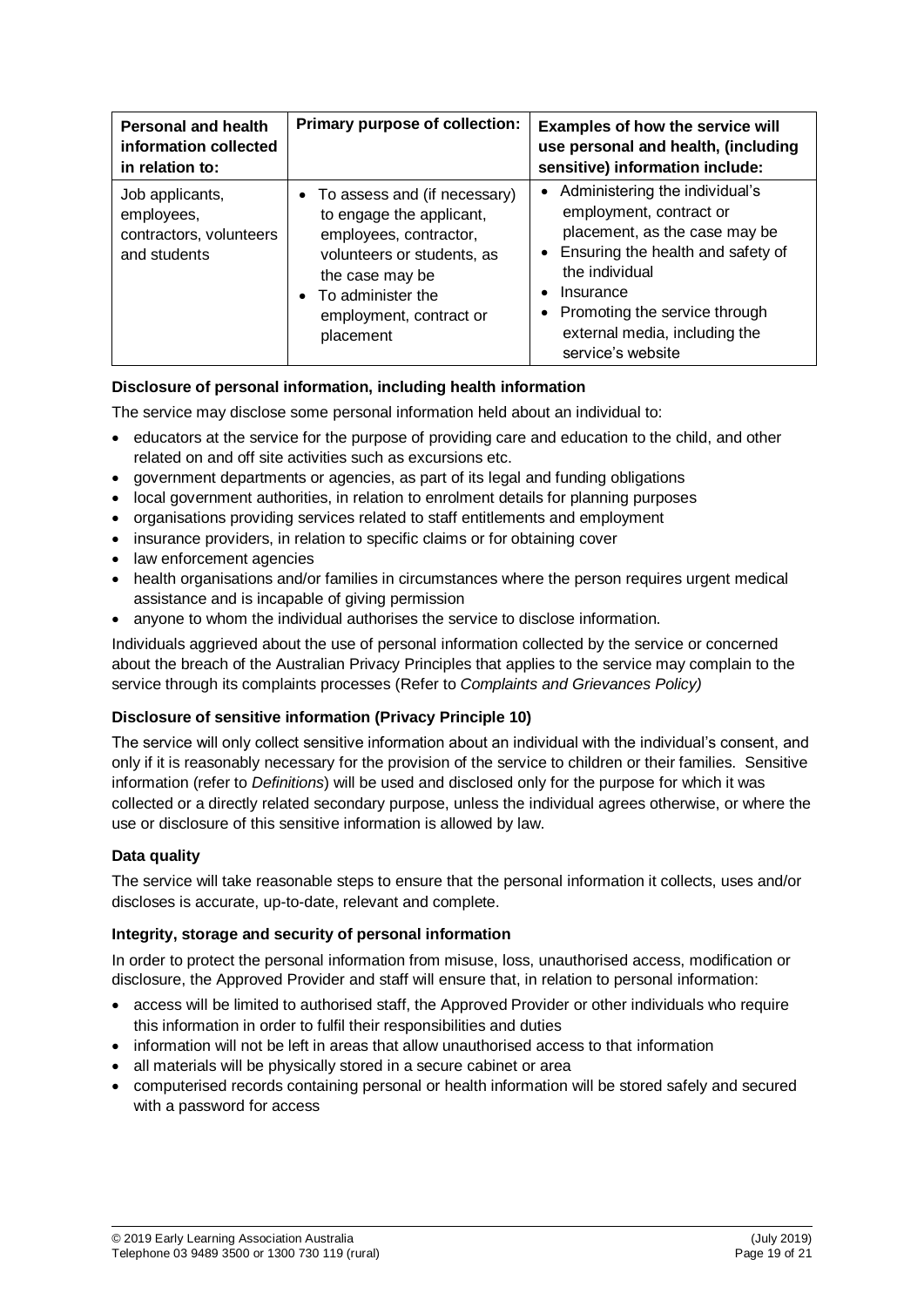- there is security in transmission of the information via email, fax or telephone, as detailed below:
	- o emails will only be sent to a person authorised to receive the information
	- $\circ$  faxes will only be sent to a secure fax, which does not allow unauthorised access
	- $\circ$  telephone limited and necessary personal information will be provided over the telephone to persons authorised to receive that information
- transfer of information interstate and overseas will only occur with the permission of the person concerned or their parents/guardians, and the service will ensure that it will take reasonable steps to ensure that the overseas or interstate recipient does not breach the APPs in relation to the information.

#### **Disposal of information**

Personal information will not be stored any longer than necessary.

In disposing of personal information, those with authorised access to the information will ensure that it is either shredded or destroyed in such a way that the information is no longer accessible.

#### **Access to personal information**

#### **Access to information and updating personal information**

Individuals have the right to ask for access to personal information the service holds about them without providing a reason for requesting access. An individual has the right to:

- request access to personal information that the service holds about them
- access this information
- make corrections if they consider the data is not accurate, complete or up to date.

The service can refuse access to personal information under the following circumstances:

- giving access would be unlawful, or prejudice any enforcement related activities conducted by or on behalf of an enforcement body
- denying access is required or authorised by or under an Australian law or a court/tribunal order
- the request is frivolous or vexatious
- providing access would have an unreasonable impact on the privacy of other individuals
- providing access would pose a serious threat to the life or health of any person
- the service is involved in the detection, investigation or remedying of serious improper conduct against an individual and providing access would prejudice that process or outcome
- the information relates to existing or anticipated legal proceedings between the service and the individual and would not be accessible by the process of discovery in those proceedings
- giving access would reveal the intentions of the entity in relation to negotiations with the individual in such a way as to prejudice those negotiations
- giving access would reveal commercially sensitive information about the service, or information in relation to a commercially sensitive decision making process.

#### **Process for considering access requests**

A person may seek access, to view or update their personal or health information:

- if it relates to their child, by contacting the Nominated Supervisor
- for all other requests, by contacting the Approved Provider/secretary.

Personal information may be accessed in the following way:

- view and inspect the information
- take notes
- obtain a copy.

Individuals requiring access to, or updating of, personal information should nominate the type of access required and specify, if possible, what information is required. The Approved Provider will endeavour to respond to this request within 45 days of receiving the request.